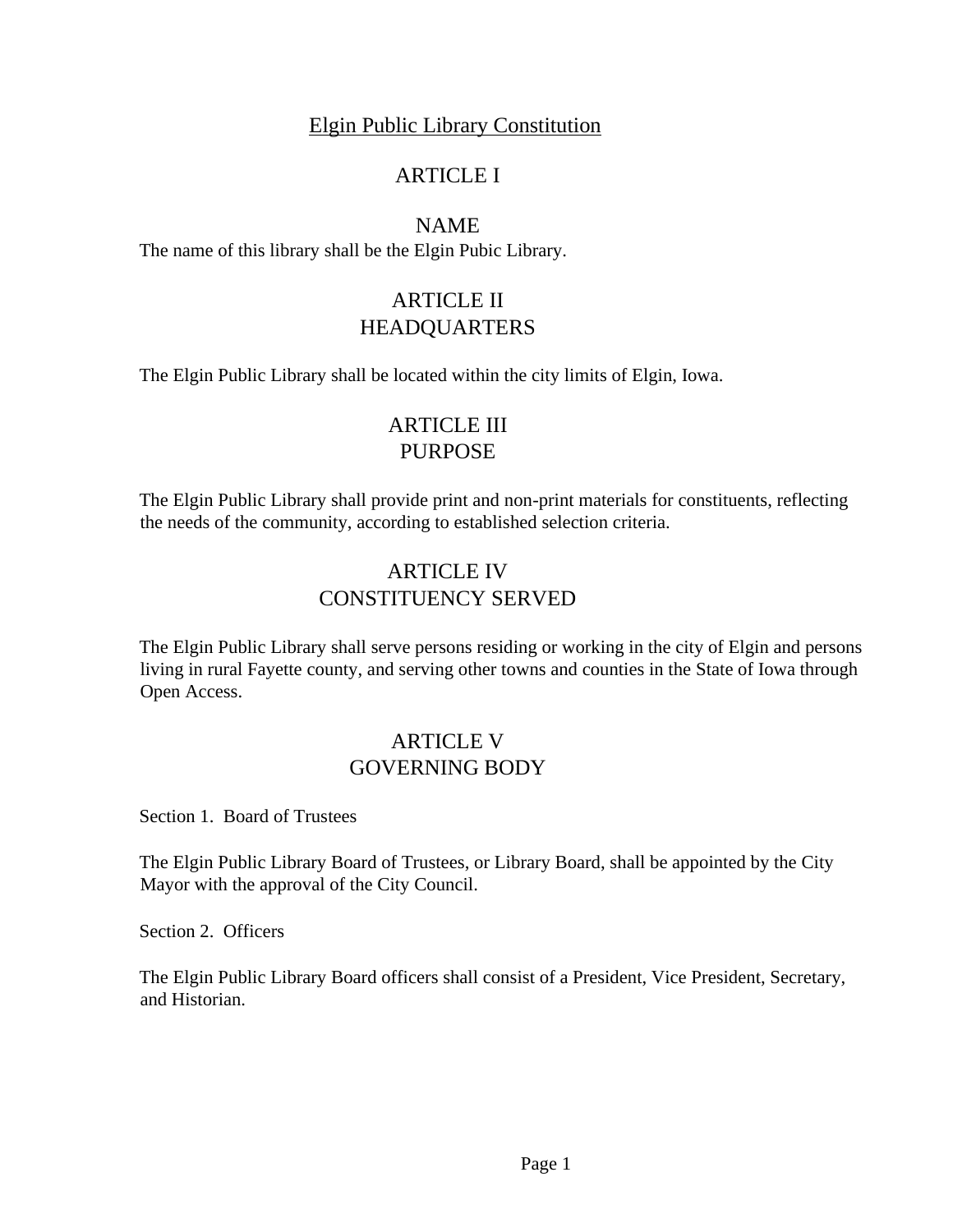## ARTICLE VI INTERLIBRARY COOPERATION

The Elgin Public Library shall cooperate in the exchange of library materials within the State of Iowa Library system.

## ARTICLE VII **AMENDMENTS**

APPROVED: 7/2/02

 $By \_\_$ 

President

Re-evaluated and re-approved as follows: 7/2/2002, 8/5/03, 7/6/04, 8/9/05, 7/12/06, 7/2/07, 07/01/08, 9/1/09, 9/7/10, 7/11/11, 7/2/12, 7/3/13, 7/2/14,7/7/15, 8/1/16, 7/3/17, 7/2/18. 7/1/19, 7/12/21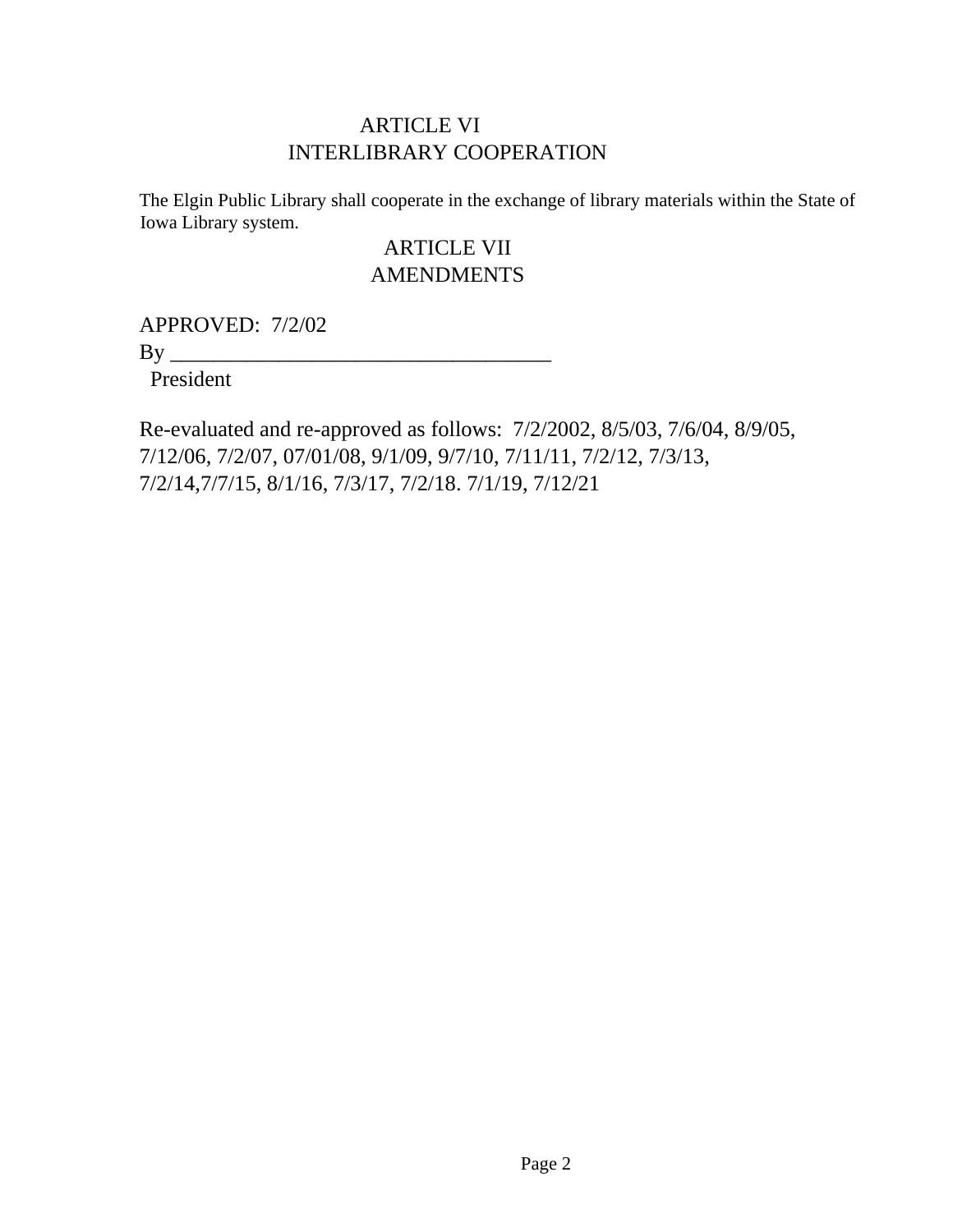## ELGIN PUBLIC LIBRARY BYLAWS

#### I. Library Board

- A. According to the requirements of Ordinance #194, City of Elgin, the Library Board of Elgin Public Library shall consist of nine (9) members, seven (7) from the city of Elgin, to be appointed from time to time by the Mayor, with approval of the City Council, and two (2) from rural Fayette County. Rural members require approval from the Fayette County Board of Supervisors. Terms of the library trustees will be six (6) years, each term beginning July 1.
- B. The general powers and duties of the Elgin Public Library Board are outlined in City of Elgin Ordinance #194.
- C. The Board shall exercise its powers and duties by:
- 1. Employing a competent and qualified Library Director.
- 2. Cooperating with the Library Director in determining and adopting written policies to govern the following:
- a. Operations
- b. Collection Development
- c. Personnel
- d. Any other policies deemed necessary
- 3. Reporting to and cooperating with other public officials, boards, and the community as a whole to support public relations programs for the library.
- 4. Assisting in the preparation of and seeking adequate support for the annual budget.
- 5. Developing long-range goals for the library and working toward their achievement.

#### II. Officers

A. The officers of the Board shall consist of President, Vice President, Secretary, and Historian. Their terms of office shall be for one year. Officers shall be elected at the Annual Meeting and hold office until their successors are elected and installed. Officers may succeed themselves in office, provided that none serves more than three consecutive terms in the same office.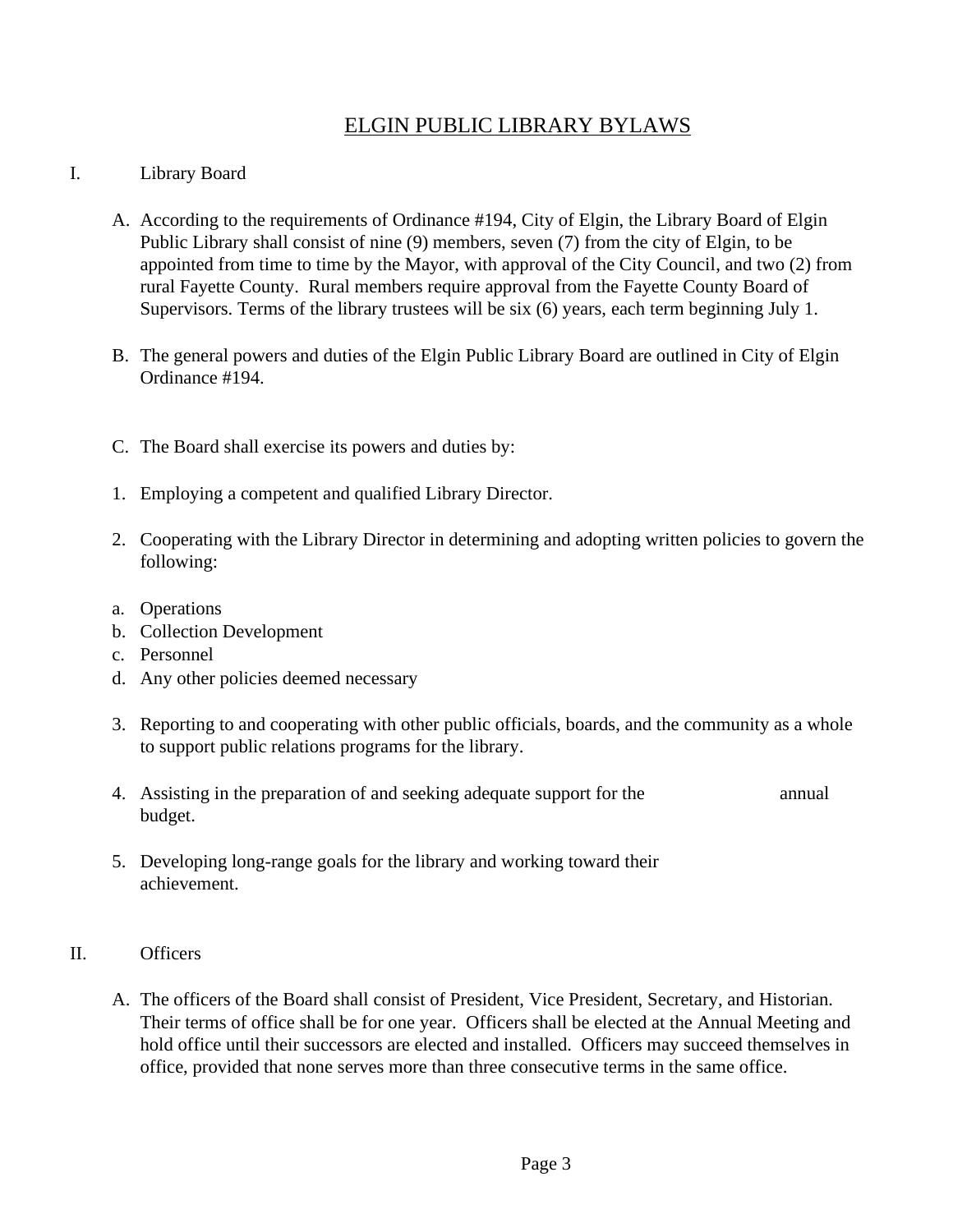- B. The duties of all officers shall be such as by custom and law and the rules of the Board usually devolve upon such officers in accordance with their titles.
- III. Meetings
	- A. Regular meetings shall be held monthly, date and hour to be determined by the Board, in the office of the Library Director or such other place as the Board may determine.
	- B. The Annual Meeting will be held in July each year.
	- C. Special meetings may be held at any time at the call of the President or Secretary or at the call of any two members of the Board, provided that notice thereof be given to all Trustees at least 24 hours in advance of the special meeting.
	- D. A quorum at any meeting shall consist of five (5) or more members.
	- E. Order of Business:

Call meeting to order Introduction of guests Approve agenda Roll Call Reading and approval of minutes of previous meeting Public input Correspondence and communications Report of the librarian Financial report and approval of expenditures Old business New business Review and update policy manual Comments and questions Adjournment

- F. An agenda for Board meetings shall be prepared by the Library Director and the President of the Board and posted in a public place for 24 hours prior to a meeting.
- G. All meetings of the Board are open to members of the public who wish to observe. Non-board members who wish to address the Board should request a place on the agenda not later than 24 hours before the time established for the meeting. The request may be directed to the President, Secretary, or Library Director.
- H. Roberts Rules of Order shall govern in the parliamentary procedure of the Board.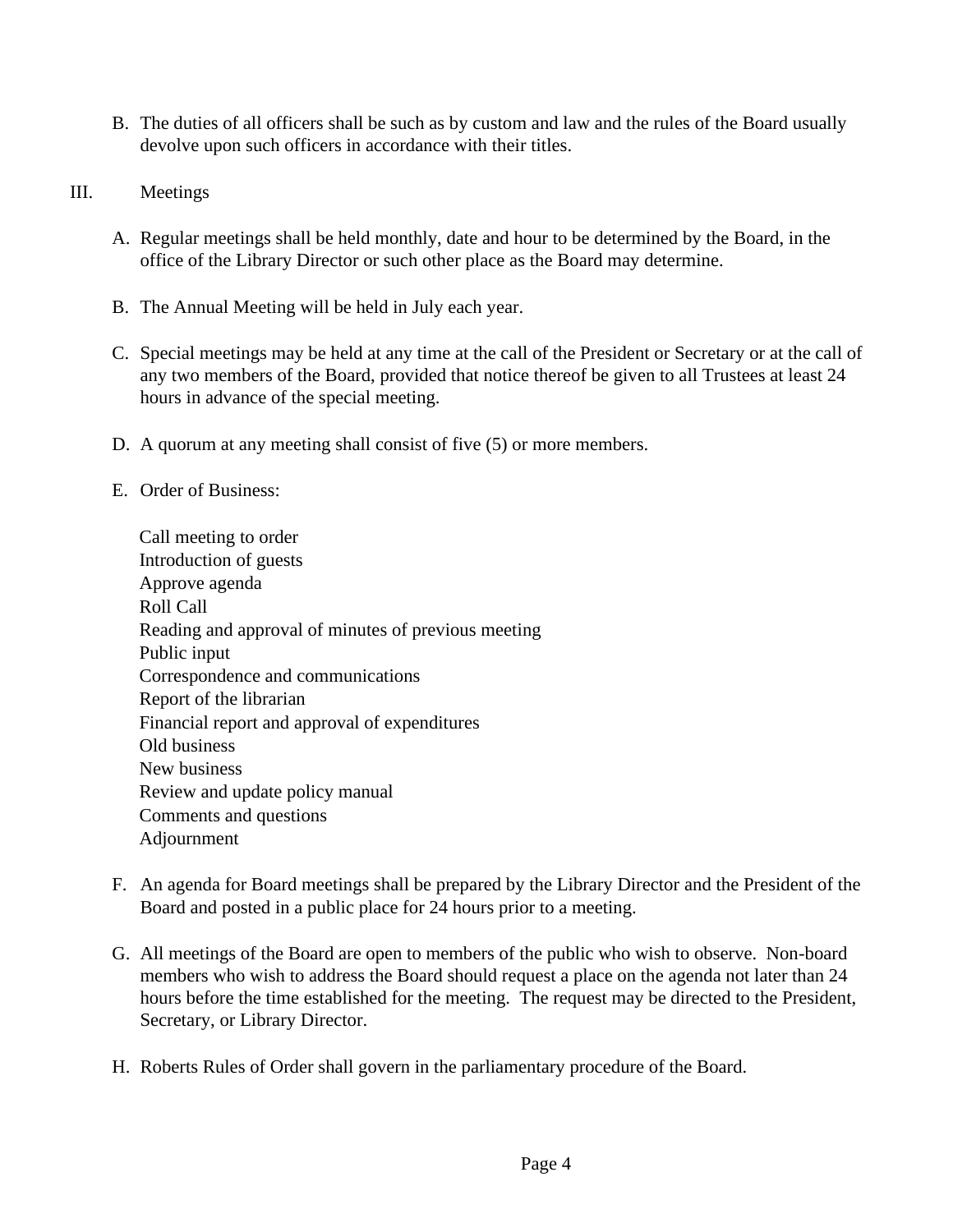- IV. Committees
	- A. The President shall appoint committees of one or more member each for such specific purposes as the business of the board may require from time to time. The committee shall be considered to be discharged upon the completing of the purpose for which it was appointed and after the final report is made to the Board.
	- B. All committees shall make a progress report to the Library Board at each of its meetings.
	- C. No committee will have other than advisory powers unless, by suitable action of the Board, it is granted specific power to act.
- V. The Library Director
	- A. The Library Director shall be the executive director of the policies adopted by the Board.
	- B. The Library Director shall be in attendance at all meetings of the Board, providing a Librarian's report at that time.
- VI. Amendment to Bylaws
	- A. Amendments to these Bylaws may be adopted at any regular meeting of the Board, provided that notice of proposed amendments be given to all members of the Board in advance of the meeting and provided it does not interfere with city code.

APPROVED: 7/2/2002 Board of Trustees, Elgin Public Library

 $By \_\_$ President

Re-evaluated and re-approved as follows: 8/5/03, 7/6/04, 8/9/05, 7/12/06, 7/2/07, 7/2/08, 9/1/09, 9/7/10, 7/11/11, 7/2/12, 7/3/13, 7/2/14, 7/7/15, 7/3/17, 7/2/18, 7/1/19, 7/12/21

## ELGIN PUBLIC LIBRARY MISSION STATEMENT

The Elgin Public Library is dedicated to free and equal access to information that will foster literacy and lifelong learning, provide enjoyment, enrich lives, and strengthen our community.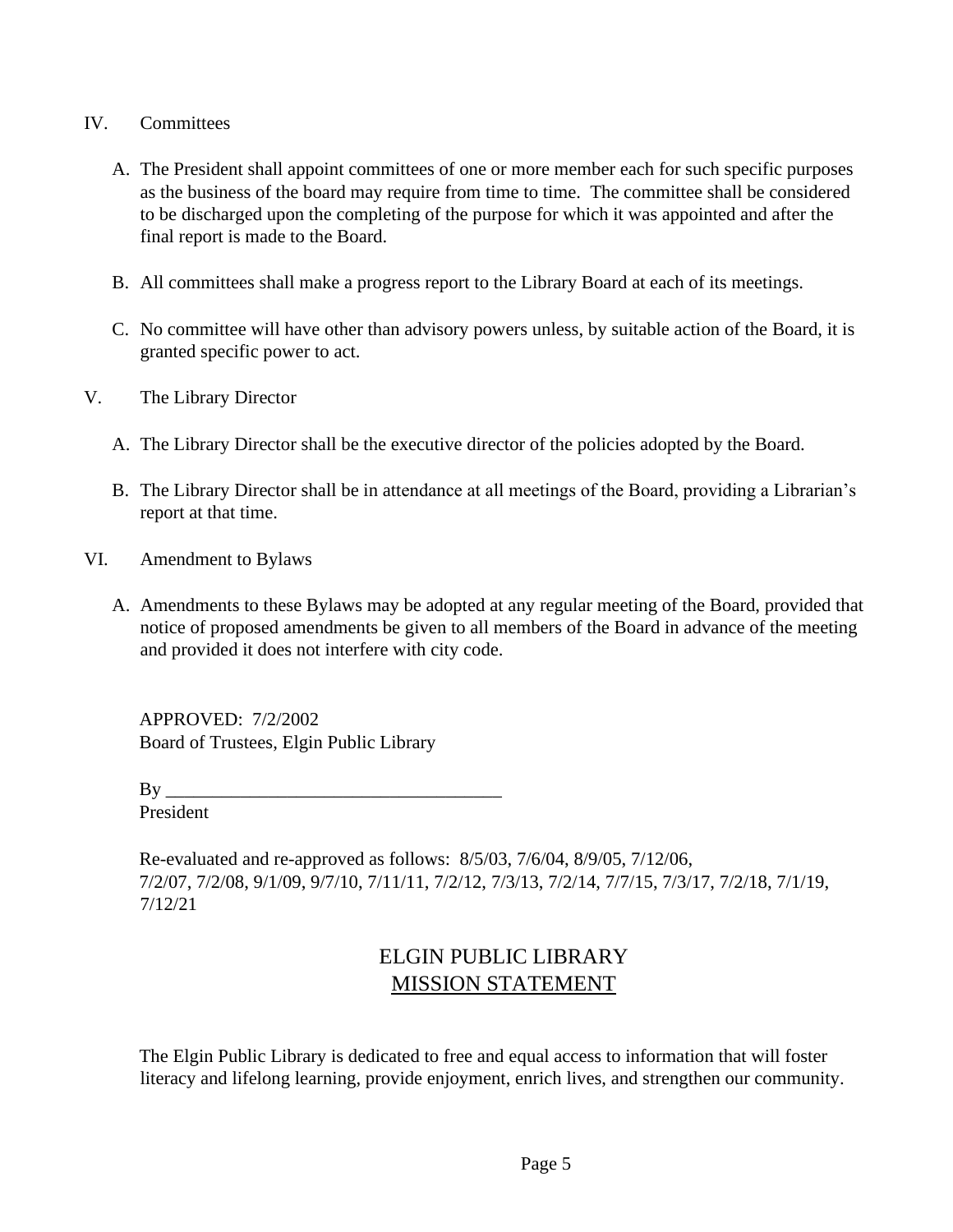APPROVED: 3/4/15 Elgin Public Library, Board of Trustees

By Deb Kahler President

Re-evaluated and re-approved as follows: 8/10/15, 12/5/16, 2/5/19, 2/2022

#### LIBRARY OPERATIONS POLICTY

#### BUDGET

- I. The Elgin Public Library Annual Budget shall reflect the following sources:
- A. Tax revenues, interest accrued on monies
- B. Gifts, donations, memorials
- C. Fines, materials-replacement costs
- D. Other (to be approved by the Library Board)
	- II. The Elgin Public Library Annual Budget shall reflect the following expenditures:
- A. Materials acquisition
- B. Supplies acquisition
- C. Salaries, IPERS, Social Security
- D. Professional dues, workshop fees (with Board approval)
- E. Other (to be approved by the Library Board.)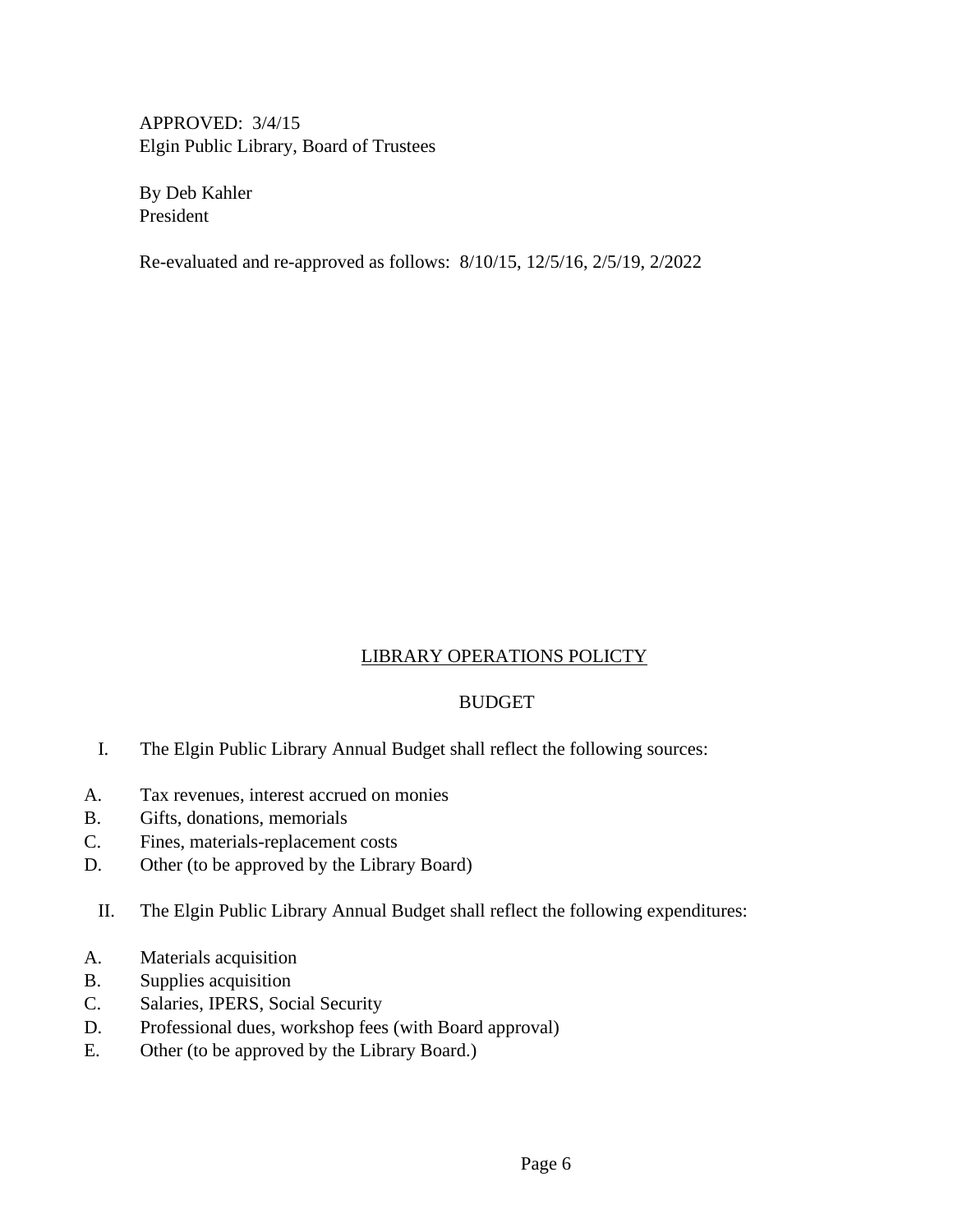- III. The Elgin Public Library Annual Financial Report shall be prepared and presented by the Library Director at the July meeting.
- IV. The Elgin Public Library Annual Budget Estimate shall be accepted by a majority of the Board members present at the January meeting.
- V. The Elgin Public Library shall have a review of the following annually:
- A. Physical growth and expansion
- B. Constitution, Bylaws, and Mission Statement
- C. Library policies pertaining to Operations, Personnel, and Collection
	- Development
- D. Long-Range Plans

Re-approved: April 2002, 4/8/03, 5/4//04, 5/10/05, 4/4/06, 4/2/07, 4/8/08, 4/7/09, 4/5/10, 4/5/11, 4/10/12, 4/3/13, 4/2/14, 4/1/15, 4/4/16, 4/3/17, 4/2/18, 4/2/19, 4/5/21, 4/11/22

## **CIRCULATION**

- I. Books and other circulation library materials (with the exception of video tapes and DVDs) may be checked out for a two-week period.
	- A. Borrower Limitations:
	- 1. No item limitations on books, except at the discretion of the Library Director. DVDs and CDs are limited to five per patron.
		- B. Renewals:
	- 1. Books may be renewed for an additional two-week period, unless reserved for another patron.
	- 2. An additional renewal is possible for items not in demand.
	- 3. Magazines may not be renewed.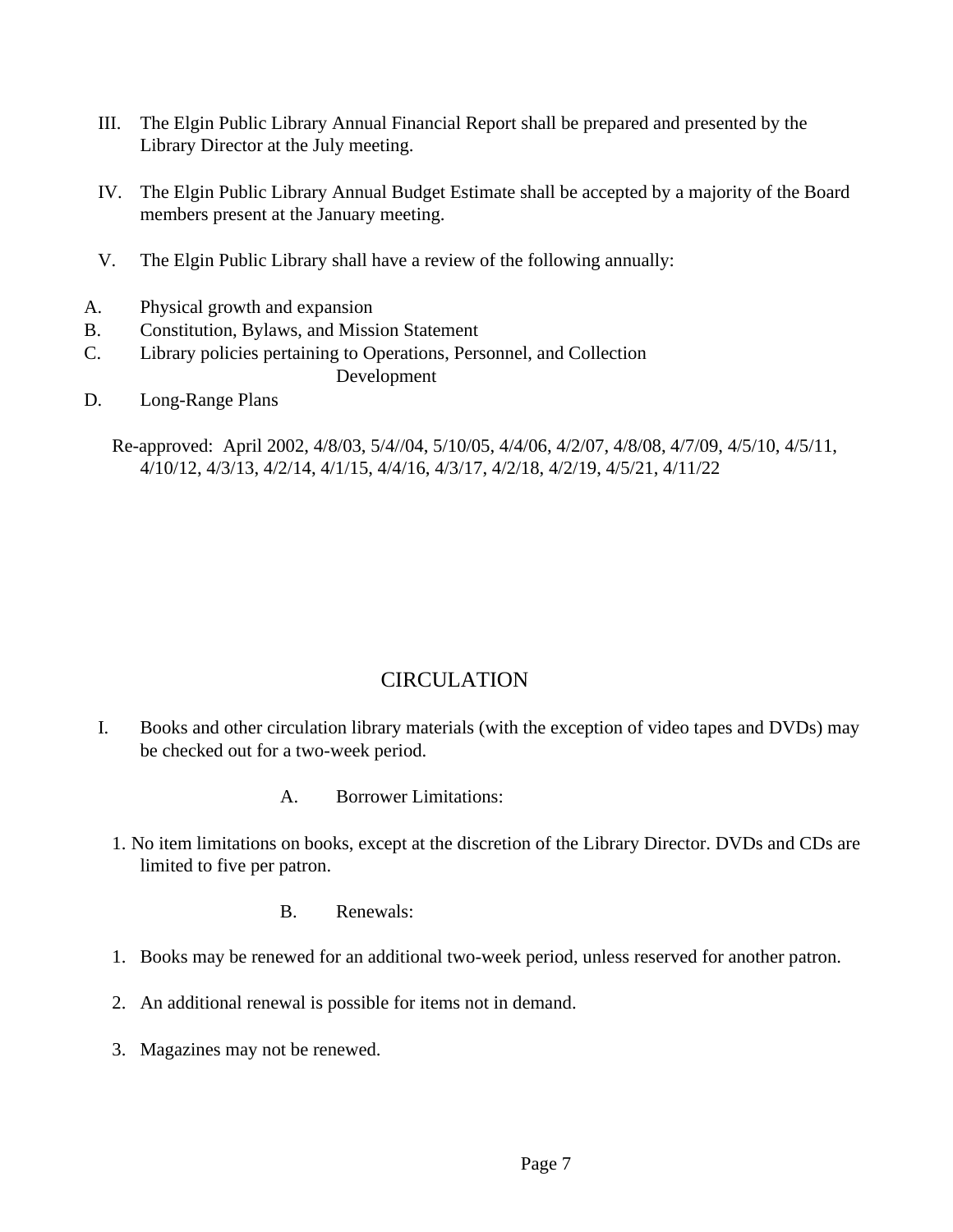C. Lost Library Materials:

- 1. Damaged materials will be charged according to the amount of damage and possibility of repair.
- 2. Items not returned in two (2) months will be considered lost. Correspondence requesting retail replacement cost will be issued by the Library Director.
- 3. Not returning overdue library materials, after 3 written or verbal notices, will result in suspension of library privileges until the materials are returned or paid for, or arrangements made with the Library Trustees.

E. Reserved materials:

- 1. Patrons may request that an item be held for them.
- 2. The patron will be notified when the item is available.

3. If the item is not claimed within three (3) library days after notification, it will be given to the next patron on the reserve list or returned to the general circulation.

- II. The library shall participate in the Open Access program sponsored by the State Library of Iowa.
- III. Interlibrary Loan Materials:
	- A. Patron-requested materials:
	- 1. The Library Director will fill out the appropriate form to order patron requested materials through the State Library's Access Plus program. The Library Director may limit the number of volumes or impose a deposit on volumes at his/her discretion. A \$1 fee per item may be assessed to help cover postage for shipment of the item.
	- 2. The lending library from which the patron-requested material comes will indicate when the material is to be returned and whether any renewal may be permitted.
	- 3. The lending library will also dictate what the fine will be for the late return of requested materials. The patron shall bear the cost of any fine or charge for loss of materials.
	- B. Interlibrary loans to other libraries:
	- 1. The Library shall participate in the Access Plus program sponsored by the State Library of Iowa.
	- 2. Interlibrary loan materials requested through the Access Plus program shall be loaned for a period of one (1) month. The Library Director shall determine the most efficient method of shipping materials requested.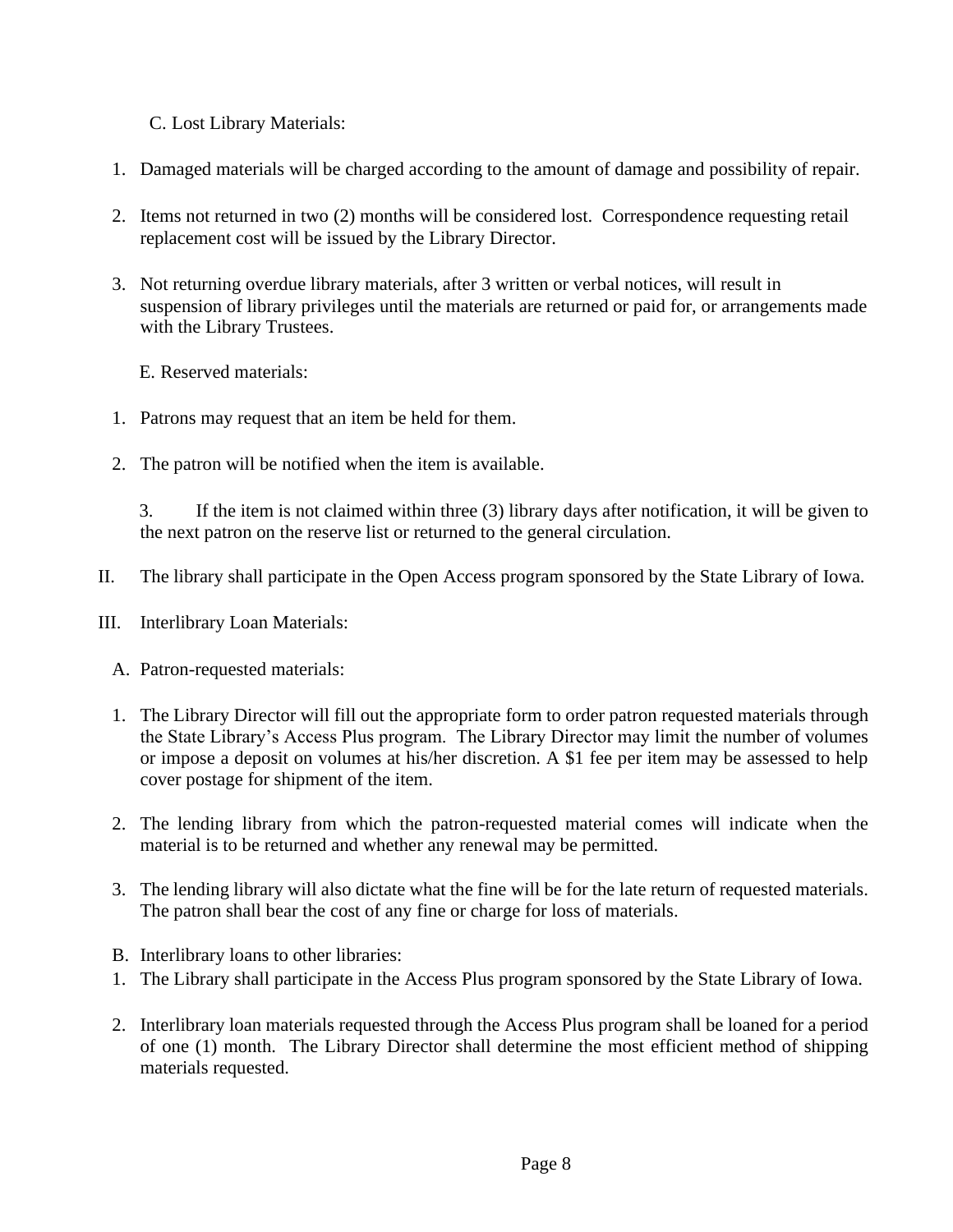#### IV. Video/DVD Policy:

- A. The checkout period for videocassettes and DVDs will be for one (1) week.
- B. Videocassettes, audio tapes, CDs, and DVDs, must be returned to the library check-out desk.
- C. Copyright laws limit the use of videocassettes and DVDs to HOME VIEWING ONLY and may not be duplicated. Individual patrons are responsible for obeying copyright laws.
- V. Library Cards:
	- A. Library cards will be issued to patrons on an individual basis, and are required for all library services unless special permission is given for in-library use by the library staff. To receive a new library account, every adult patron must produce a valid ID or driver's license. A patron's library card application must contain the same address as on their ID and be their current mailing address. Any patron who does not have a current address on their ID/driver's license must show a current proof of address or only will be allowed computer and in-library usage, but may not check out other materials which will be taken from library premises. This shall be known as a PROVISIONAL CARD. Upon producing a valid ID with a current mailing address, the library card will be updated to VALID and include all privileges including check-out of materials.
	- B. Parents will need to give permission, either verbally or in writing, for their children to acquire a library card. NOTE: Parents are always liable for any charges such as fines or replacing lost materials for their children who are under 18 years of age.
	- C. Each card will be issued a number, which the patron is instructed to use when checking out library materials. In lieu of the number, the patron may give his/her name when checking out. Re-approved: 5/7/02, 5/4/04, 5/10/05, 5/12/06, 5/1/07, 5/6/08, 5/5/09, 5/4/10, 5/3/11, 5/8/12, 5/1/13, 5/7/14, 5/6/15, 5/9/16, 5/8/17, 5/7/18, 5/7/19, 5/3/21, 4/11/22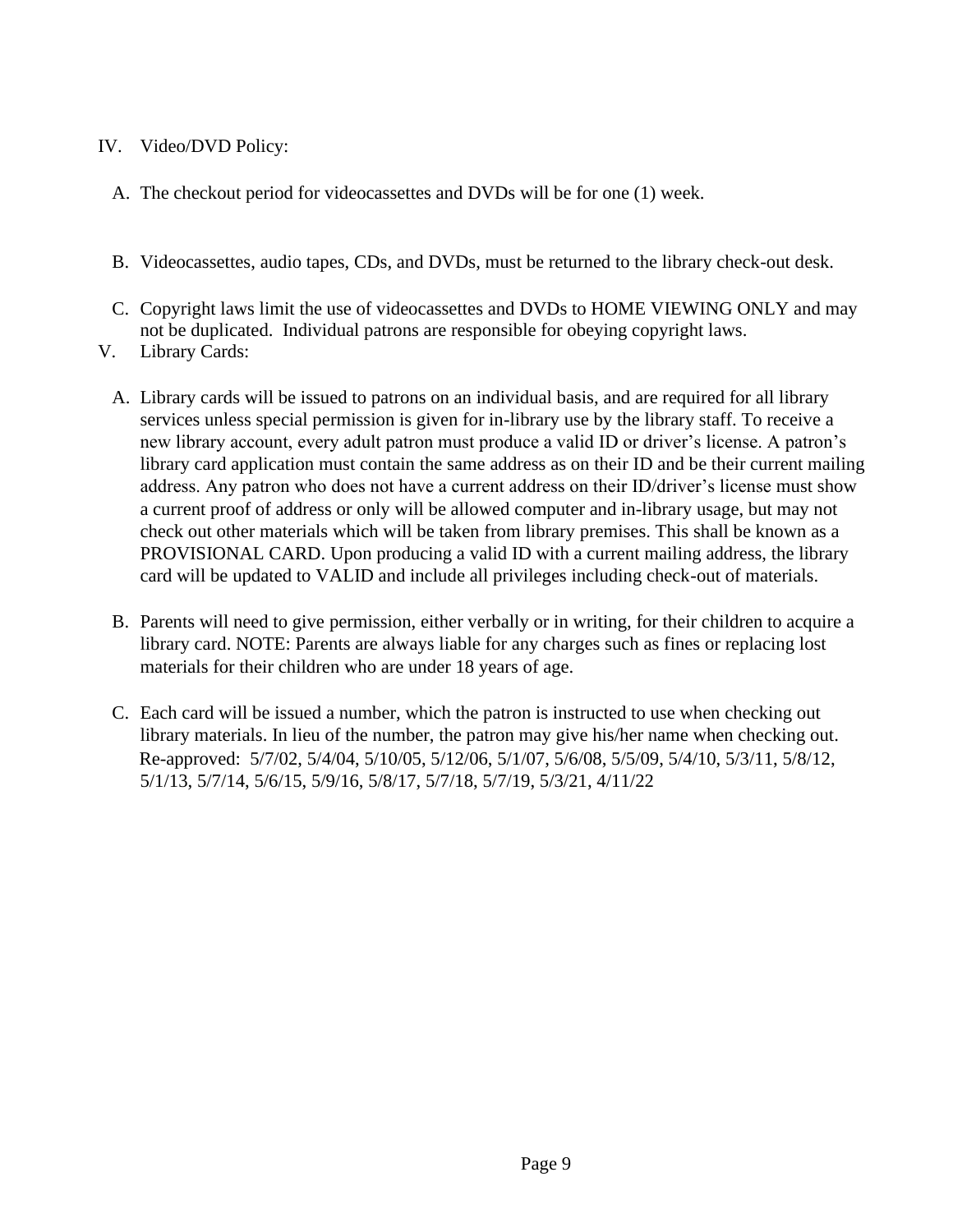#### COOPERATION WITH OTHER LIBRARIES

- I. The Elgin Public Library shall cooperate with all other libraries in the State of Iowa.
- II. The Elgin Public Library shall participate in the Fayette County Library Association in their promotion endeavors, tax requests, and other mutual interests.

Re-approved: 9/3/02, 9/9/03, 9/7/04, 9/6/05, 9/5/06, 9/4/07, 9/2/08, 9/1/09, 9/7/10, 9/6/11, 9/12/12, 9/4/13, 9/3/14, 9/14/15, 11/7/16, 9/5/17, 9/4/18, 9/3/19, 9/8/20,9/13/21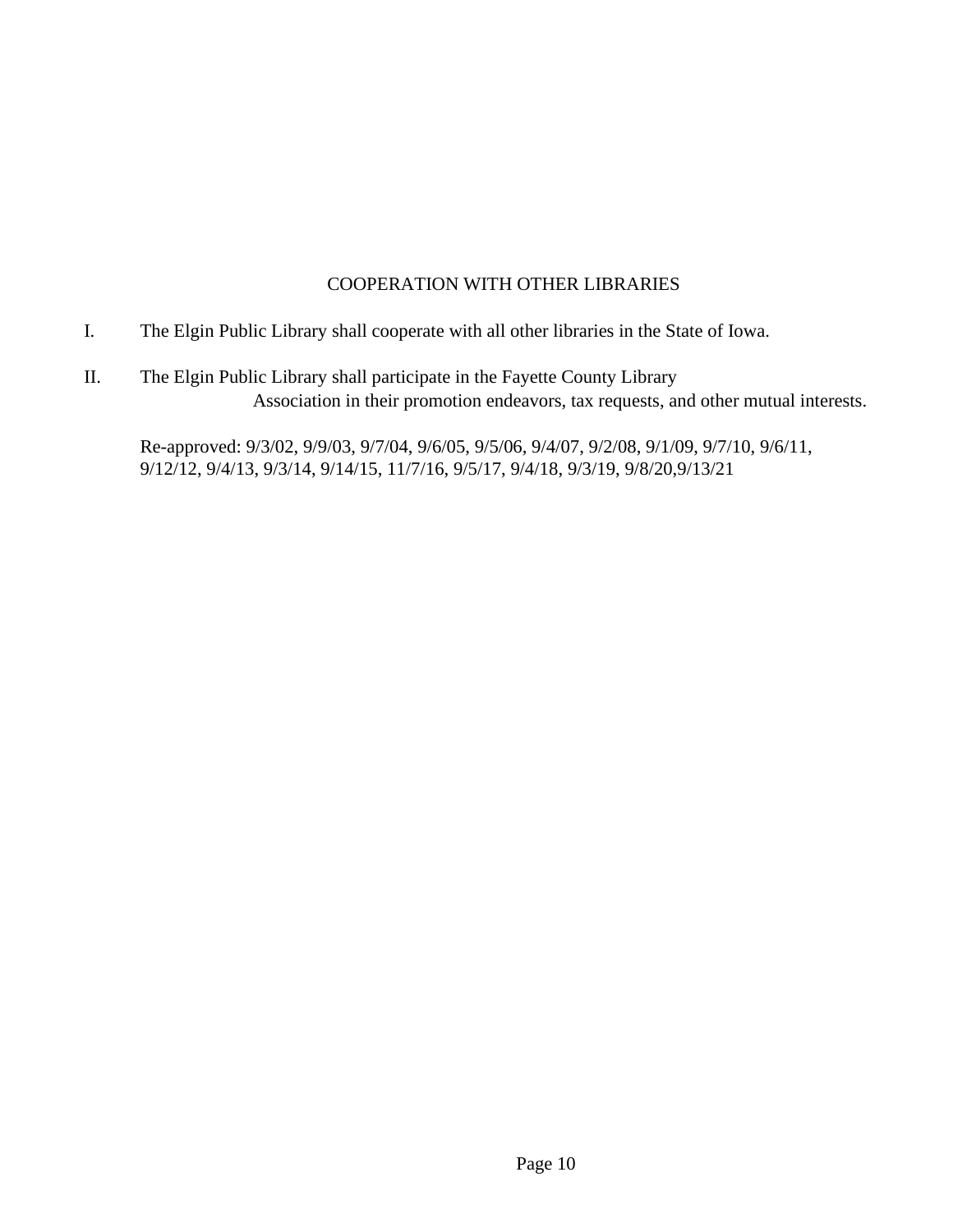## PUBLIC RELATIONS

General Statement: The Elgin Public Library believes in informing the community about the Library's services and problems, communicating the needs of the Board and staff to the community and calling public attention to new materials and outstanding achievements or displays related to the Library. Library staff and board members may, at their discretion, make themselves available to present programs to community groups.

Friends of the Library: "Friends" are civic-minded men and women who know that quality library service is important to the community. Friends organize into a group to support, improve, promote, and expand the library.

Volunteers: "Volunteer" workers are unpaid staff who give of their time and talents to library staff in the operation and programming of the Elgin Public Library.

Re-approved: 9/3/02, 9/9/03, 9/7/04, 9/6/05, 9/5/06, 9/4/07, 9/2/08, 9/1/01, 9/7/10, 9/6/11, 9/12/12, 9/4/13, 9/3/14, 9/14/15, 11/7/16, 9/5/17, 9/4/18, 9/4/19, 9/8/20, 9/13/21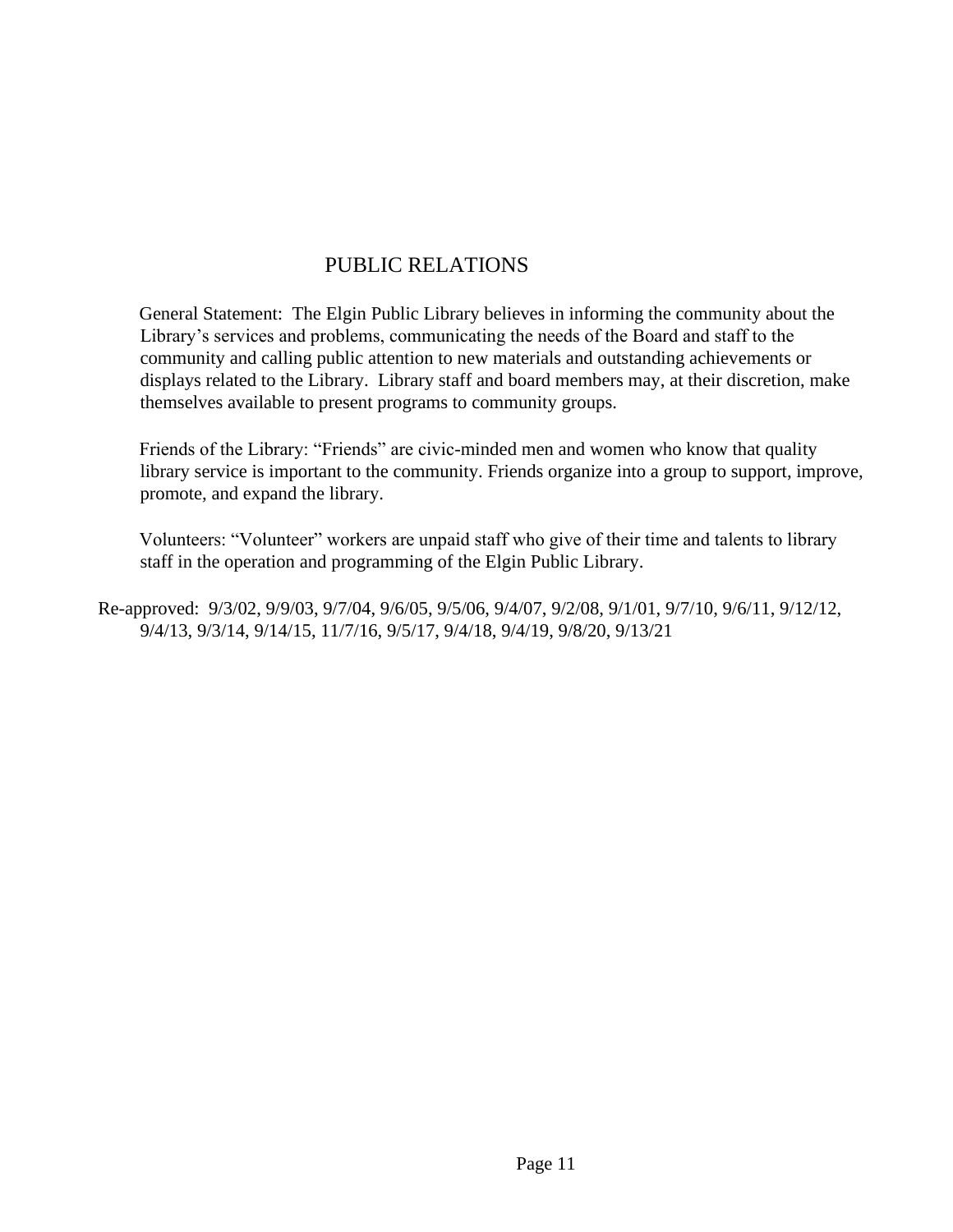#### SERVICE POLICY

The Elgin Public Library will provide a barrier-free entrance to the Elgin Public Library.

Elgin Public Library staff members will assist patrons in any way necessary to facilitate their ease of use of the Library, its facilities, and materials.

SERVICE POLICY APPROVED: 6/4/02 Elgin Public Library, Board of Trustees

 $\mathbf{By}$ 

President

Re-evaluated and re-approved as follows: 9/903, 9/6/05, 9/06, 9/04/07. 9/2/08, 9/1/09, 9/7/10, 9/6/11, 9/12/12, 9/4/13, 9/3/14, 9/14/15, 11/7/16, 9/5/17, 9/4/189/8/20, 9/13/21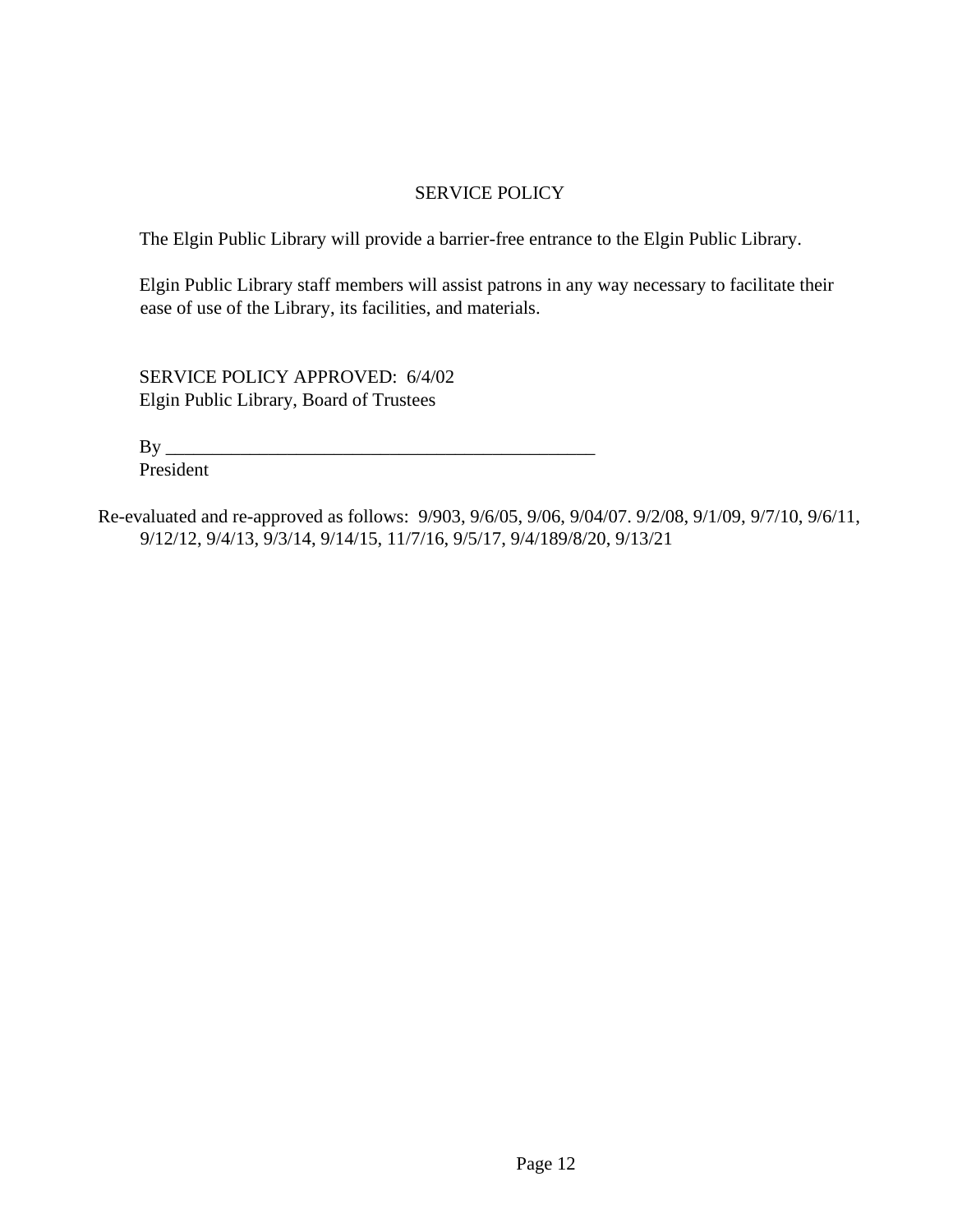#### **GIFTS**

- I. General Statement on Gifts: The Elgin Public Library acknowledges the fact that gifts have been vital to the establishment and growth of the Library. The Board of Trustees appreciates and encourages gifts.
- II. Books and Other materials:
	- A. Donations: Any books or materials presented to the library will be evaluated and accepted using the same criteria as that used in the Collection Development Policy of the library. The library will accept special collections, however, the donor of any gift should understand that the library reserves the right to assign the gifts to the appropriate section of the library, or to dispose of them in some other way, if they do not meet the library's collection development criteria.
	- B. Cash Gifts: When the library receives a cash gift for the purchase of books or other materials, the selection will be made by the Librarian.
	- C. Memorials: In case of a memorial tribute, the general nature of the book, or its subject area, will be based upon the interests of the deceased, the wishes of the donor, and the needs of the library. Cash gifts for memorial tributes are especially encouraged.
	- D. In the event that a memorial tribute is purchased by the donor and given to the library, it will be received according to the above-stated criteria for gift material. Memorial tributes will be identified by an inscription in the book or material and will be indexed in the Memorial Book.
		- I. Equipment and Furnishings:
			- A. Contributions for equipment and furnishings are welcome.

B. Decisions concerning the purchases and replacement of equipment and furnishing for the Library will be made by the Board of Trustees.

#### C. Items purchased as memorial tributes will be identified through the Memorial Book.

Re-approved: 4/2/02, 5/10/05, 4/4/06, 4/2/07, 4/8/08, 4/5/10, 4/5/11, 4/10/12, 4/3/13, 4/2/14, 4/1/15, 4/4/16, 4/3/17, 4/2/18, 4/2/19, 4/5/21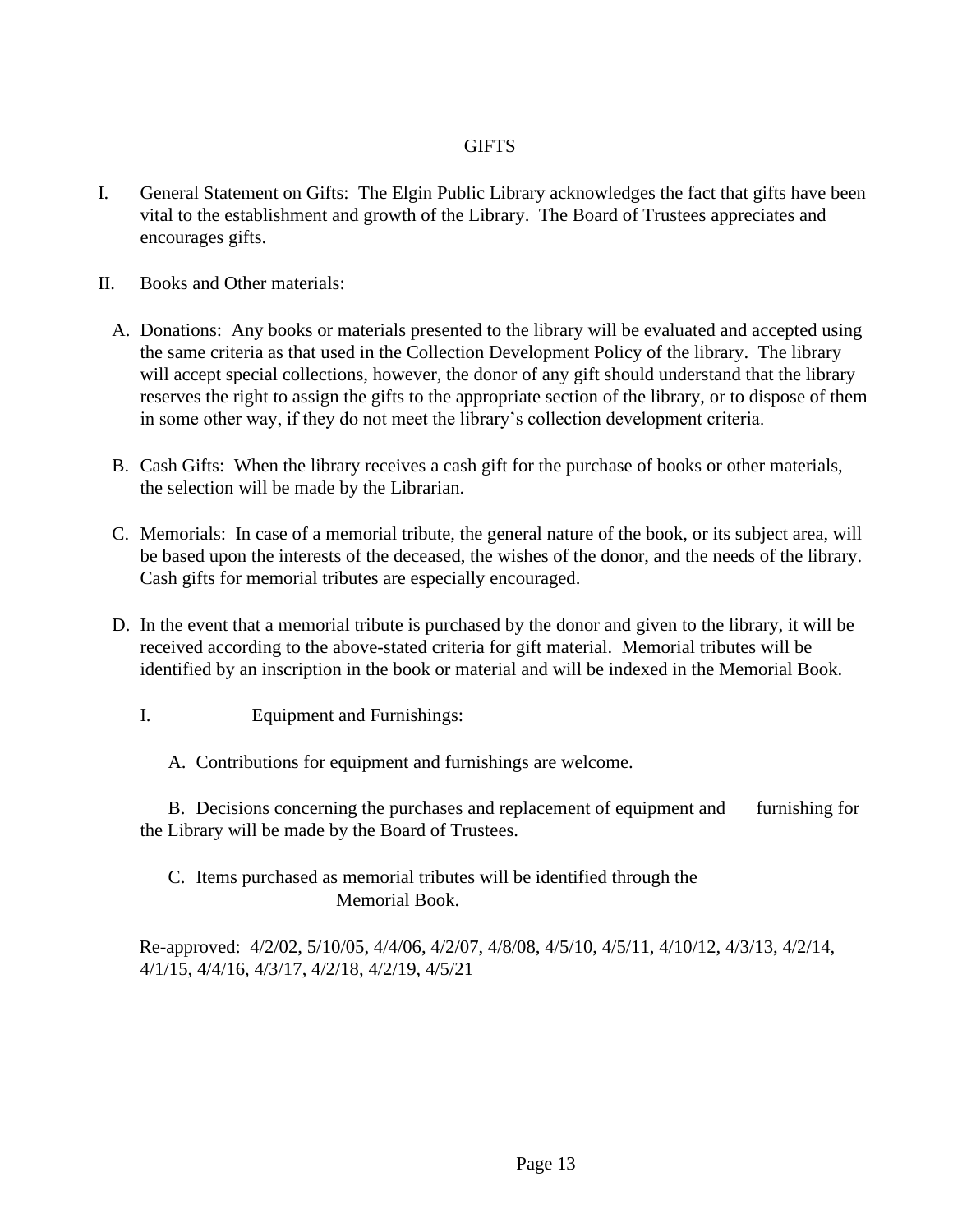#### MEETING ROOM POLICY

I. The library, as an institution of education, welcomes the use of its program room for civic, cultural, educational, personal, and public information meetings of groups based in or attended by patrons of the area. Permission to use the program room does not imply endorsement of any organization. Any group whose purpose is not illegal and who conduct themselves within the following guidelines, is invited to use the facility.

- A. Library programs and meetings, City Hall functions, and educational programs will have first consideration in the scheduling of the rooms.
- B. The program room is available without charge for meetings or programs of a civic, cultural, service or educational nature. Donations to help defray maintenance and operational costs are always welcome.
- C. Requests to use the meeting room can be made in person, via phone, or email to the Library Director, ranking library staff member. They shall be made in advance by a responsible person (over age 18). The responsible person will pick up and return the key after returning the room to its original condition and locking all doors. The person reserving the room will be held responsible for any problems arising and any financial responsibility including the repair and replacement of damaged or missing equipment beyond normal wear.
- D. The library shall be notified if a cancellation becomes necessary. Failure to cancel in advance of the meeting will cause forfeiture of any fees and may result in denial of future reservations. No group may transfer use of the room to another group.
- E. The kitchenette facilities are available for light refreshments in connection with meetings. Food and non-alcoholic beverages are allowed in the program room only.
- F. No tobacco, alcohol, or illegal substances may be used on the premises.
- G. Meetings scheduled during library hours will be those which will not interfere with the normal operation of the library. It will be the responsibility of the meeting group to supervise any small children in attendance, giving consideration to the comfort of the library patrons and staff.
- H. All meetings must conclude by 11:00 p.m.
- I. Groups wishing to use the facility for regular periodic meetings, must obtain permission from the Library Board on a quarterly basis.
- J. The library will not care for or store any material for groups or individuals using the facility, nor be responsible for them while on the premises. Exceptions may be granted by the Library Director.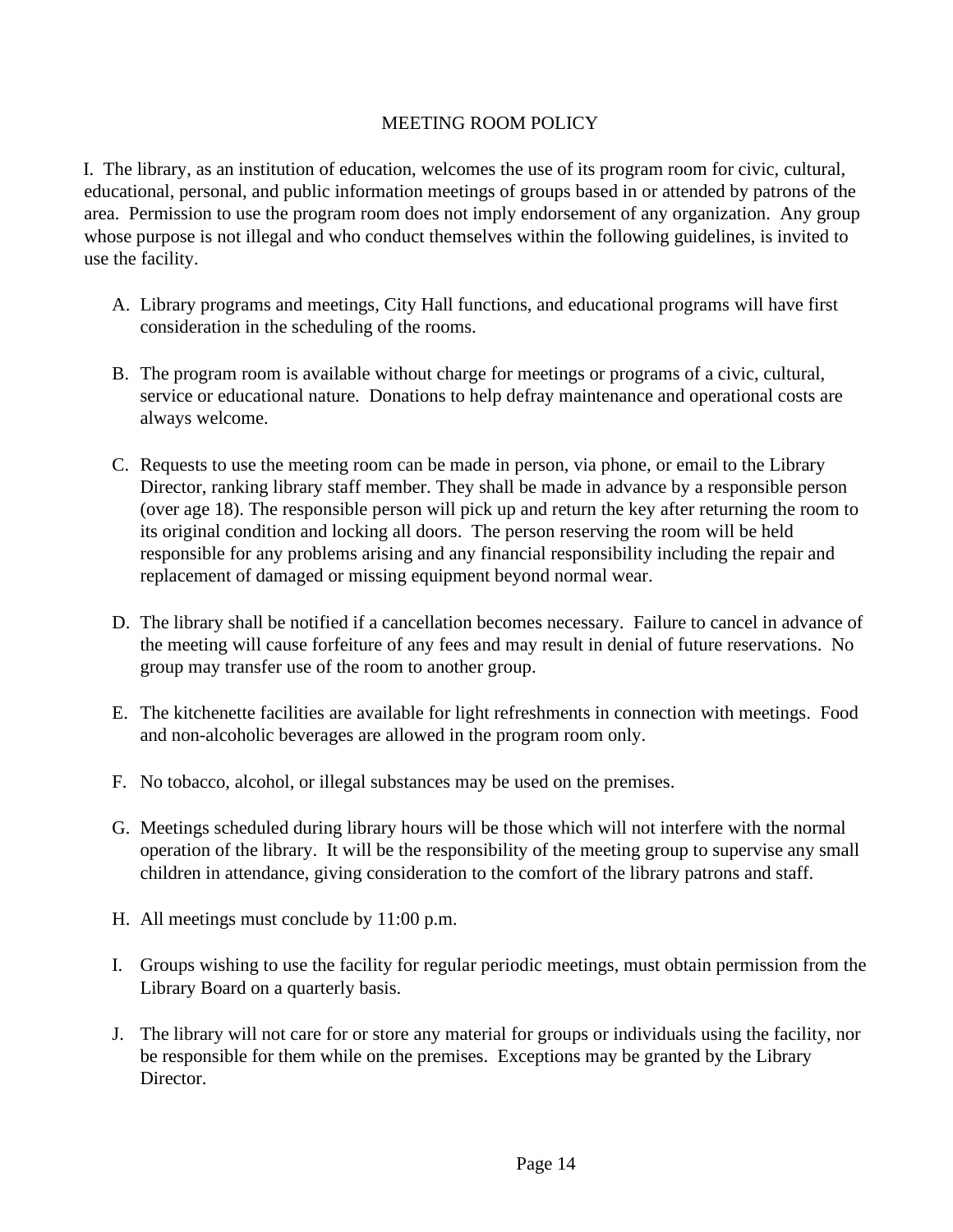K. The Library Director is authorized to deny permission for the use of the program room to any group or individual that is disorderly or violates these regulations.

Re-approved: 9/3/02, 9/7/04, 9/5/06, 9/4/07, 1/8/07, 9/2/08, 9/1/09, 9/7/10, 9/6/11, 9/12/12, 9/4/13, 9/3/14, 9/14/15, 11/7/16, 9/5/17, 9/4/18, 9/3/19, 9/8/20, 9/13/21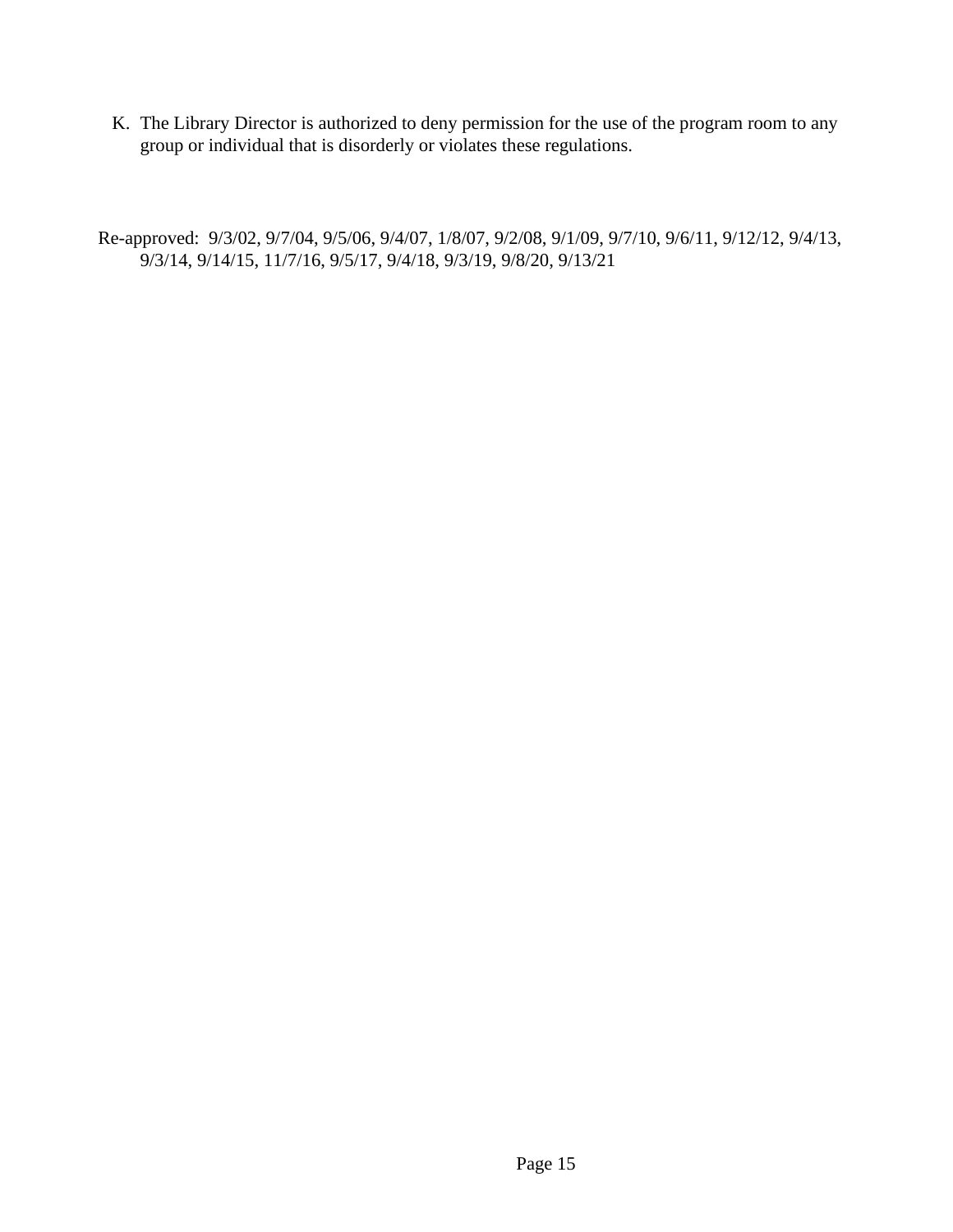## RELATIONS WITH SCHOOLS

- I. The Elgin Public Library and the students/staff in the North FayetteValley Community School District cooperate in the following:
	- A. Classes, under teacher supervision, may have access to the library on a regular basis.
	- B. Classes may participate in story time presented by the Library Director or designee and select individual materials to check out.
	- C. The Library provides content materials for special study units.
	- D. The Library will provide outreach to schools to promote literacy, make materials available, and build community connections.
- II. The Elgin Public Library provides a Summer Reading Program for preschool through sixth grade.

Re-approved: 9/3/02, 9/7/04, 9/5/06, 9/4/07, 9/2/08, 9/1/09, 9/7/10, 9/6/11, 9/12/12, 9/4/13, 9/3/14, 9/14/15, 11/7/16, 9/5/17, 9/4/18, 9/3/19, 9/8/20, 9/13/21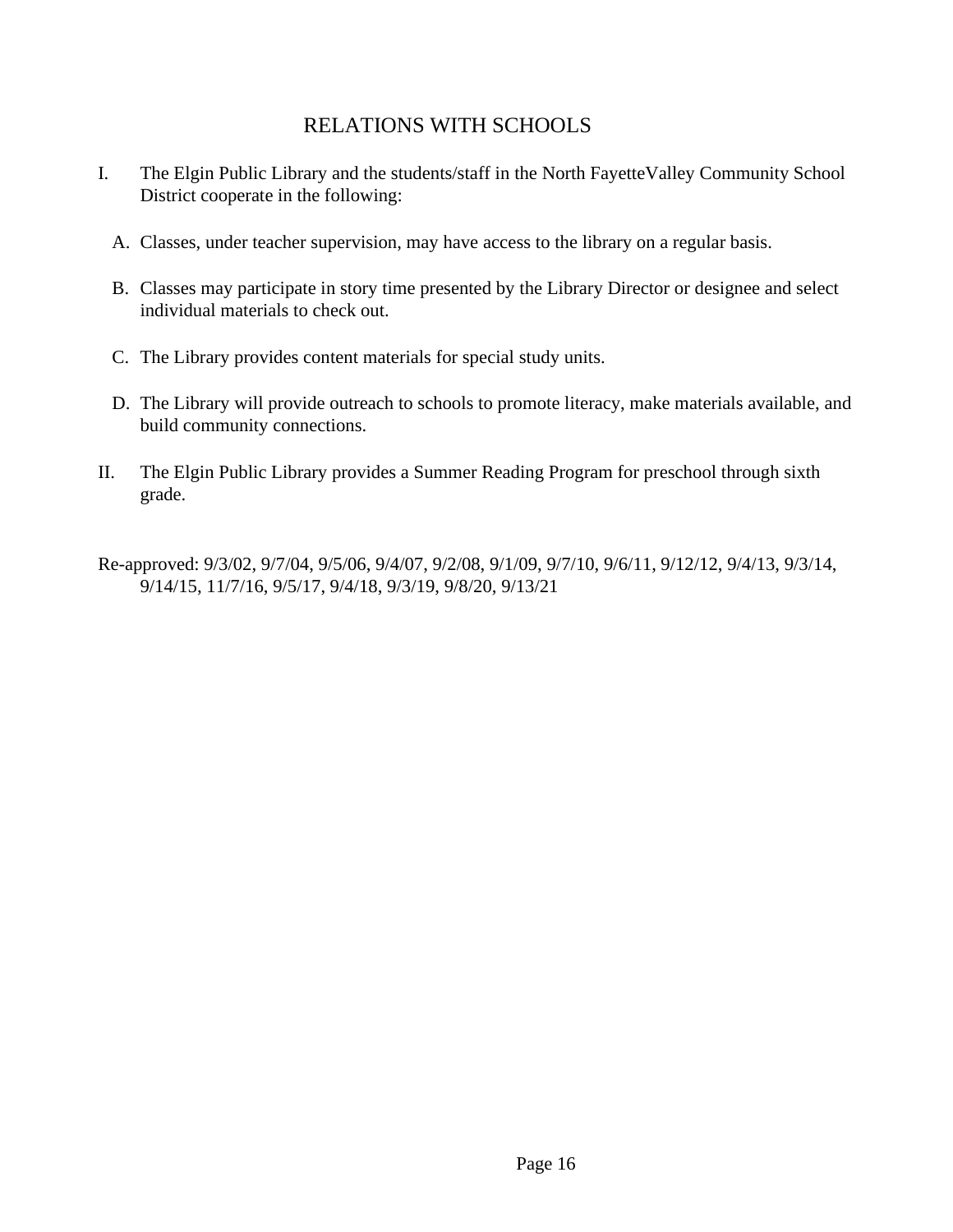## CONFIDENTIALITY

The Elgin Public Library affirms that all library circulation records, individual reference requests, and reading interests of patrons are confidential. Information may be released only under the provision of subsection 13 of 68 A.7 of the Code of Iowa.

Re-approved: 6/4/02, 5/1/07, 5/6/08, 5/5/09, 5/4/10, 5/8/12, 5/1/13, 5/7/14, 5/6/15, 5/9/16, 5/8/17, 5/7/18, 5/7/19, 5/3/21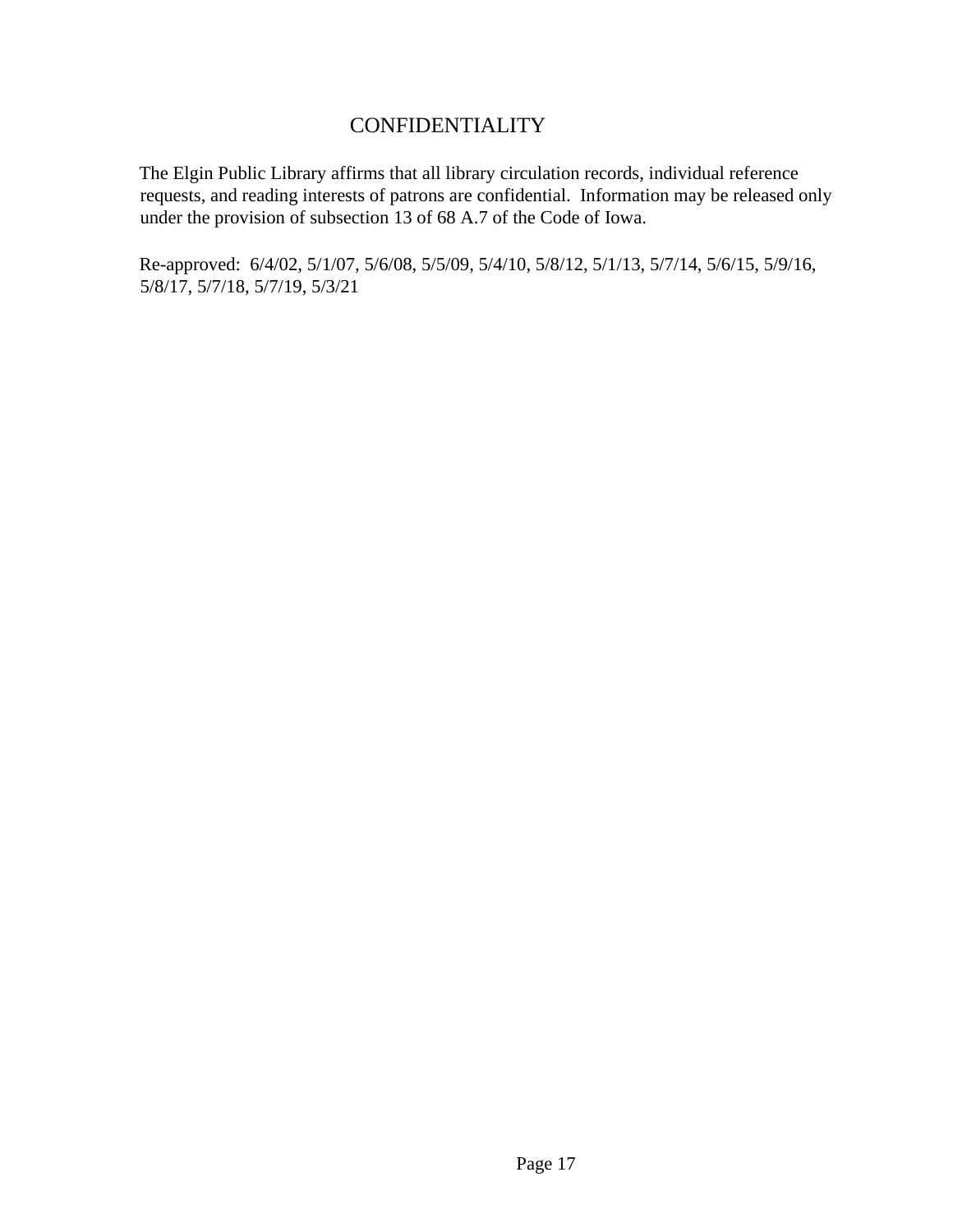#### **COMPUTER**

- I. There will be no charge for normal operation of the computers and Library-owned software for normal Library patron usage, except for charges for paper use.
- II. Computer users may use only Library-owned software.
- III. The maximum number of users at each computer will be two (2), or more with the permission of the Library staff.
- IV. A sign-up sheet will be available at the desk for patrons to reserve time for computer usage. Half-hour time slots will be available for computer usage.
- V. Computer users must follow copyright regulations and will be asked to leave the computer station for any copyright violations.
- VI. Paper use will be charged at the rate of 10 cents per sheet for regular printout and 50 cents per sheet for color.
- VII. There will be no after-hours computer usage, except by special arrangement with the Library Director. Any staff member needing to attend to the computer outside of Library hours will be paid at 1.5 times the normal rate by the computer user.

Re-approved: 6/4/02, 6/10/03, 6/1/04, 6/7/05, 6/6/06, 6/5/07, 6/3/08, 6/2/09, 6/1/10, 6/13/11, 6/5/12, 6/5/13, 6/4/14, 6/3/15, 6/6/16, 6/5/17, 6/4/18, 6/4/19, 7/12/21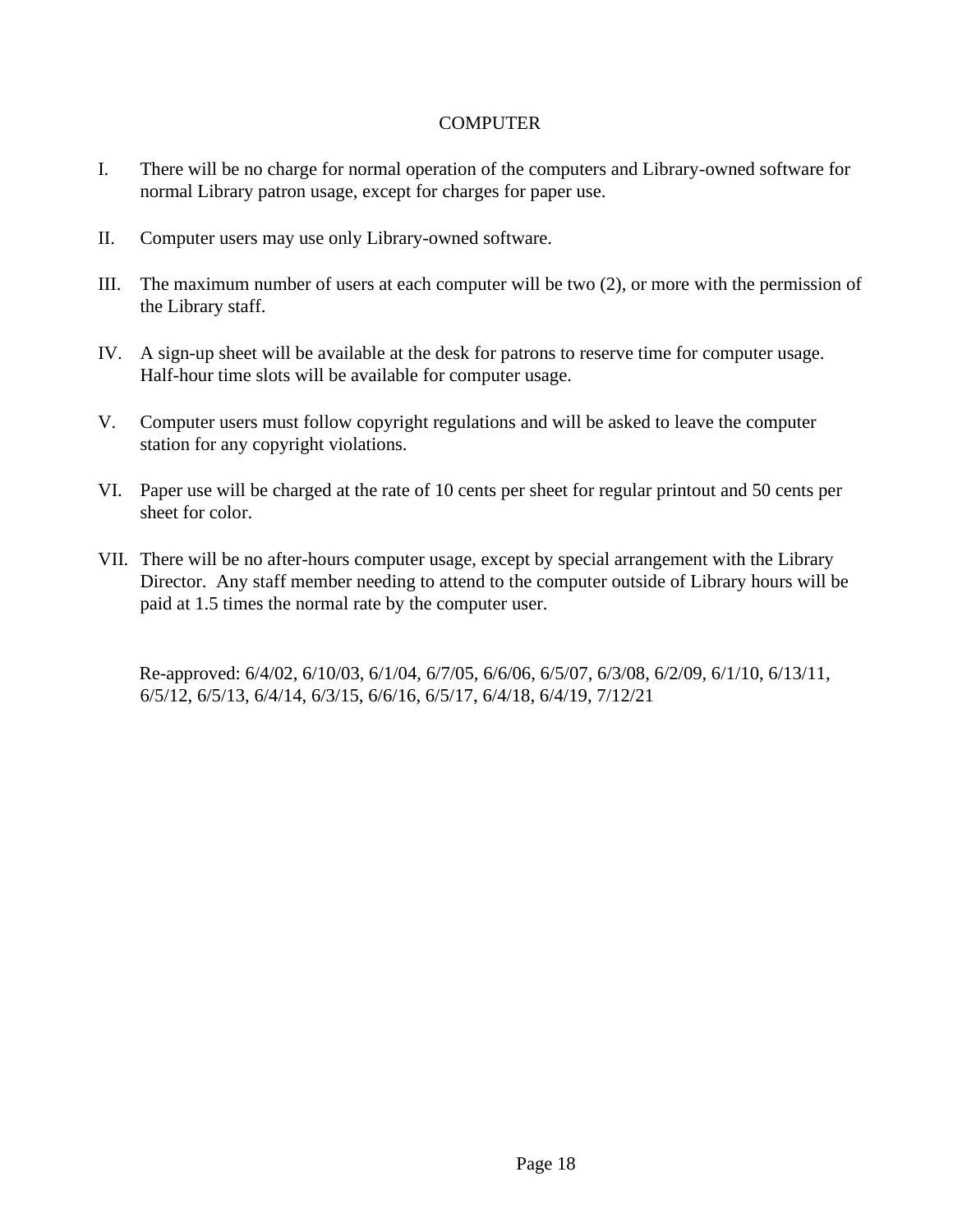#### FAX

- I. Elgin Public Library will participate in the Iowa Fax Network.
- II. There will be no charge for normal operation of the FAX machine in performing standard library activity in fulfillment of patron requests. This includes reference and ILL transaction processing.
- III. Public access to FAX will be accepted during open Library hours, up to a maximum of 30 pages of transmission.
	- A. Transmission fees will be as follows:

| 1. Domestic: $1st$ page | \$2.00<br>Each additional                     | \$1.00 |
|-------------------------|-----------------------------------------------|--------|
| 2. International/page   | \$4.00<br>(phone line charges are additional) |        |

B. Receiving fees will be as follows:

Domestic or International/page \$0.25

- IV. Library staff may use the FAX for professional Library activities and administrative matters at no charge.
- V. Local patron recipients of documents will be advised as soon as possible.
- VI. After hours, the FAX will be in the receive mode. The FAX machine is available for sending after Library hours when prior arrangements have been made with the Library Director. Any Library staff member needing to attend to the FAX machine outside of library hours will be paid at 1.5 times the regular rate by the FAX user.

Re-approved: 6/7/02, 6/7/05, 6/6/06, 6/5/07, 6/3/08, 6/1/09, 6/1/10, 6/13/11, 6/5/12, 6/5/13, 6/4/14, 6/3/15, 6/6/16, 6/5/17, 6/4/18, 6/4/19, 7/12/21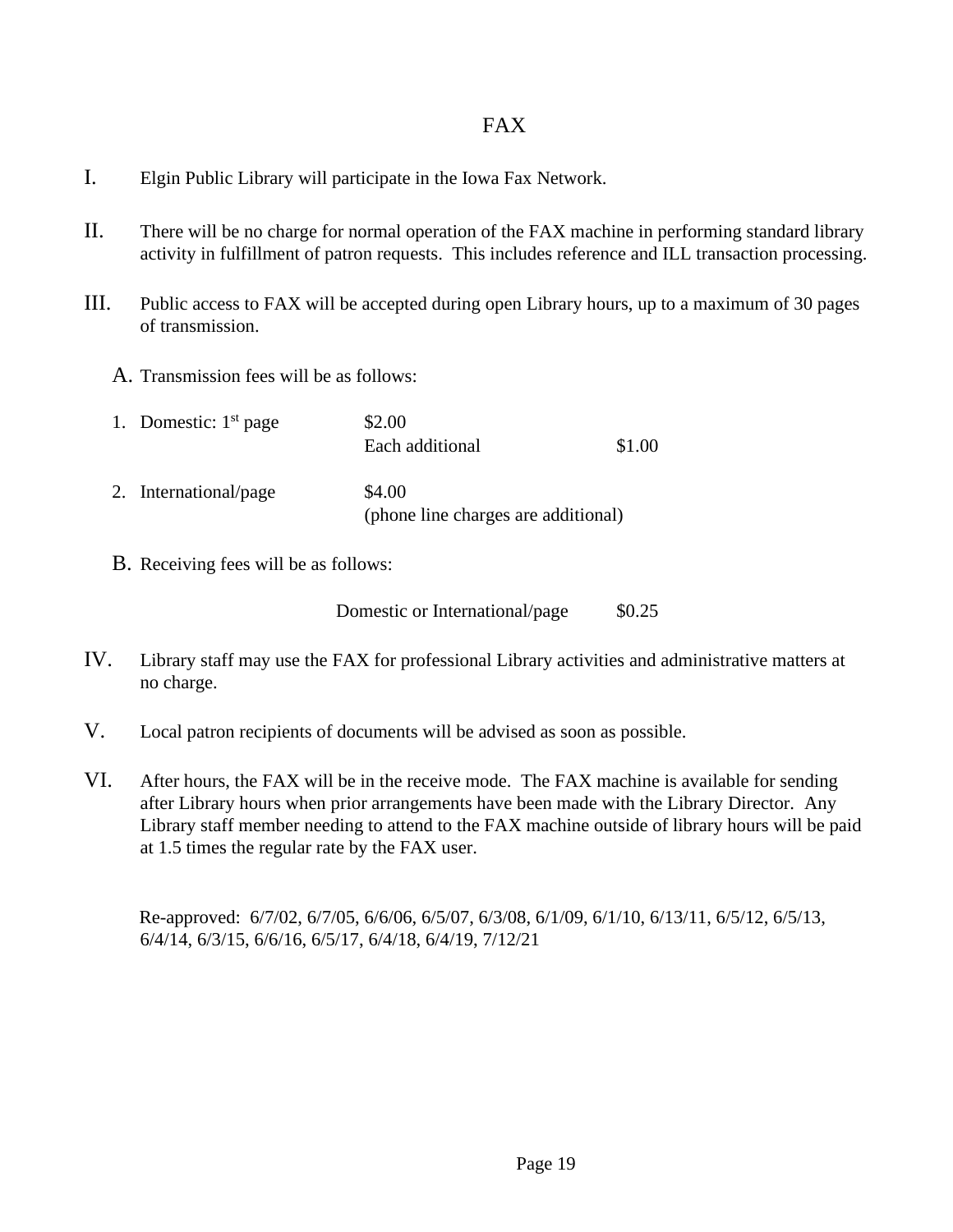## INTERNET

#### I. Internet Access

- A. Misuse of computer or Internet access, or failure to abide by these policies will result in the loss of Internet access privileges. As with other library materials, the library restricts access only for the express purpose of protecting material from mutilation and theft. Anyone denied Internet access may file a written request to be reinstated with the Library Board.
- 1. The library employs (as of 2017) an Internet Protection measure to filter content, but does not monitor individual use. Please note that not all sources on the Internet provide accurate, complete, or current information.
- 2. All Internet resources accessible through the library are provided equally to all library users. Parents or guardians, not the library or its staff, are responsible for the Internet information selected and/or accessed by their children. Parents or guardians – and only parents or guardians – may restrict their children – and only their children- from access to Internet resources accessible through the library.
- 3. Library staff cannot provide in-depth training concerning Internet computer jargon or personal computer use. We may, however, be able to offer searching suggestions and answer questions. Internet reference books are also available for patron use. Because of library scheduling, Internet-trained staff may not always be available.
- II. Internet use
	- A. Users must be registered borrowers or request permission from the Library Director.
	- B. Reserve time is scheduled for half-hour time blocks. Reservations may be made in person or by telephone. Users may be limited to one sign-up per day, depending on patron demand or library staffs' need to use this resource.
	- C. Use of the library's Internet resources for illegal or unethical purposes is prohibited.
	- D. Patrons will need to ask a librarian if they wish to save files. NOTE: Patrons printing material should be aware that the same copyright restrictions apply to on-line materials as print materials. The library is not responsible for copyright infringement by a patron.
	- E. There is a 10 cent per page charge for items printed on paper using black ink. If the page printed contains color, there is a 50 cent charge.
	- F. You may not always be able to access sites on the Internet. There are a number of reasons: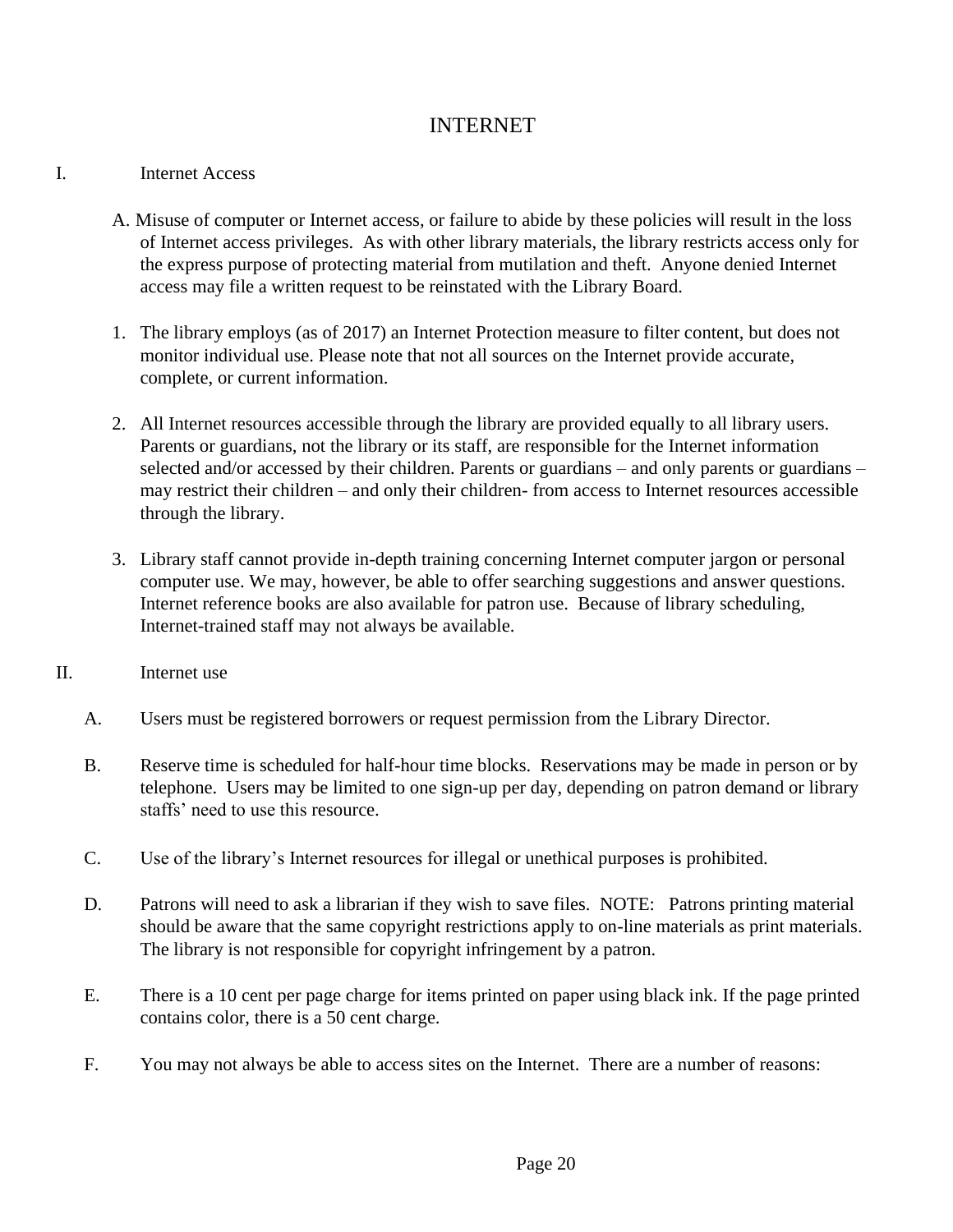- 1. The host computer has closed or limited access due to a high number of users.
- 2. The database or resource you are trying to access is licensed and access is limited.
- 3. The host computer has changed its Internet address or has closed down.
- 4. The library's Internet connection may be periodically or temporarily inoperable due to technical difficulties.
- G. Patrons assume all risk/liability when divulging a credit card number or other personal information on the Internet; the library is not responsible for charges, damages, or injuries resulting from such use.
- H. The library is not responsible for damage to a patron's outside media or computer, or for any loss of data, damage, or liability that may occur from patron's use of the library's computer.

I. Check outs of laptops and iPads are done through the check-out desk. Patrons are responsible for any loss or damage incurred during their use and may be used in the library only.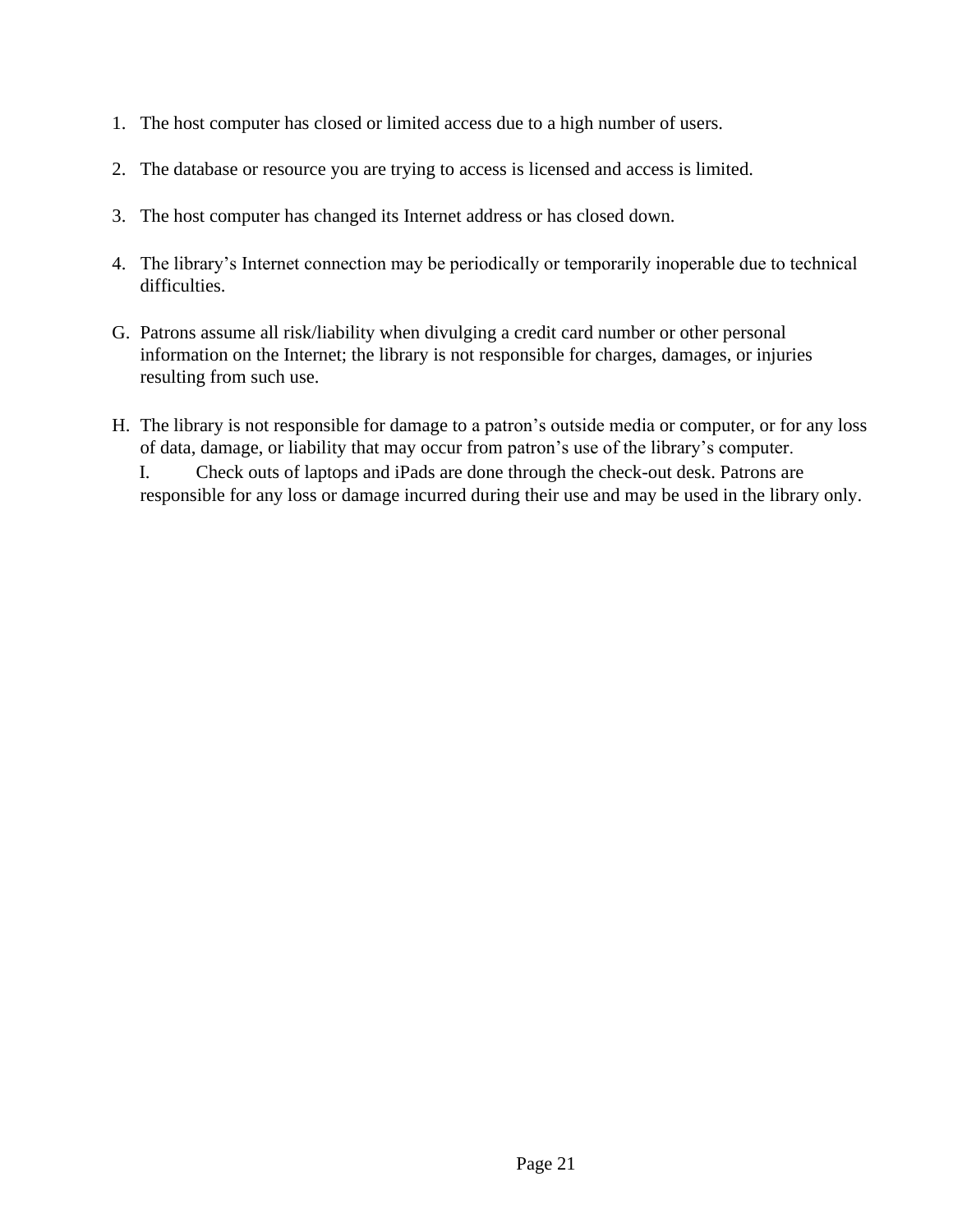#### III. Internet Safety Policy

- A. Internet Safety Policy for patrons under the age of 17 as required by the public law, (47 U.S.C.- 254 (h) and (1) commonly known as *The Children's Internet Protection Act* (CIPA) and the *Neighborhood Internet Protection Act* (NCIPA) which went into effect on April 20, 2001.
- 1. Individuals covered by this policy may not use the Elgin Public Library Internet enabled computers to access inappropriate matter on the Internet, World Wide Web or any other resource. - Iowa Code Chapter 728.
- 2. Individuals covered by this policy using the Elgin Public Library, while using direct electronic communications, whether electronic mail or any other form of direct electronic communications may not divulge their name, age, address, location, or other personal information. - Iowa Code 716.6B.
- 3. Individuals covered by this policy using the Elgin Public Library are specifically forbidden from using the Elgin Public Library computers for unauthorized access, modification, hacking, cracking, and other unlawful activities, including but not limited to accessing library and other networks. - Iowa Code 716.6B
- 4. Individuals covered by this policy are specifically forbidden in using the Elgin Public Library computers to provide unauthorized disclosure, use, and dissemination of personal identifiable information concerning and regarding themselves or any other person. - #2 above
- 5. Individuals covered by this policy may not use the Elgin Public Library to access any material which might be harmful to minors. - Iowa Code 728
- 6. No illegal use of electronic communication using the Elgin Public Library Internet enabled computers will be allowed.
- 7. A Technology Protection Measure will be implemented in the 2017-18 fiscal year to block/filter materials harmful to minors for all patrons and staff. "Materials harmful to minors" shall be defined as it is in the CIPA statute stated in "A" above. Those adult patrons wishing to access materials which may be blocked by the Technology Protection Measure for use for bonafide research purposes must schedule an appointment with the library staff to disable the filter temporarily.
- B. Penalties for violation of rules and procedures by individuals covered by these rules: First offense: Verbal warning and/or immediate end to computer use. Second offense: Loss of computer privileges pending "safety conference" with minor and parent.

Third offense: Loss of computer privileges; reinstatement at the discretion of the Library Director and Library Board.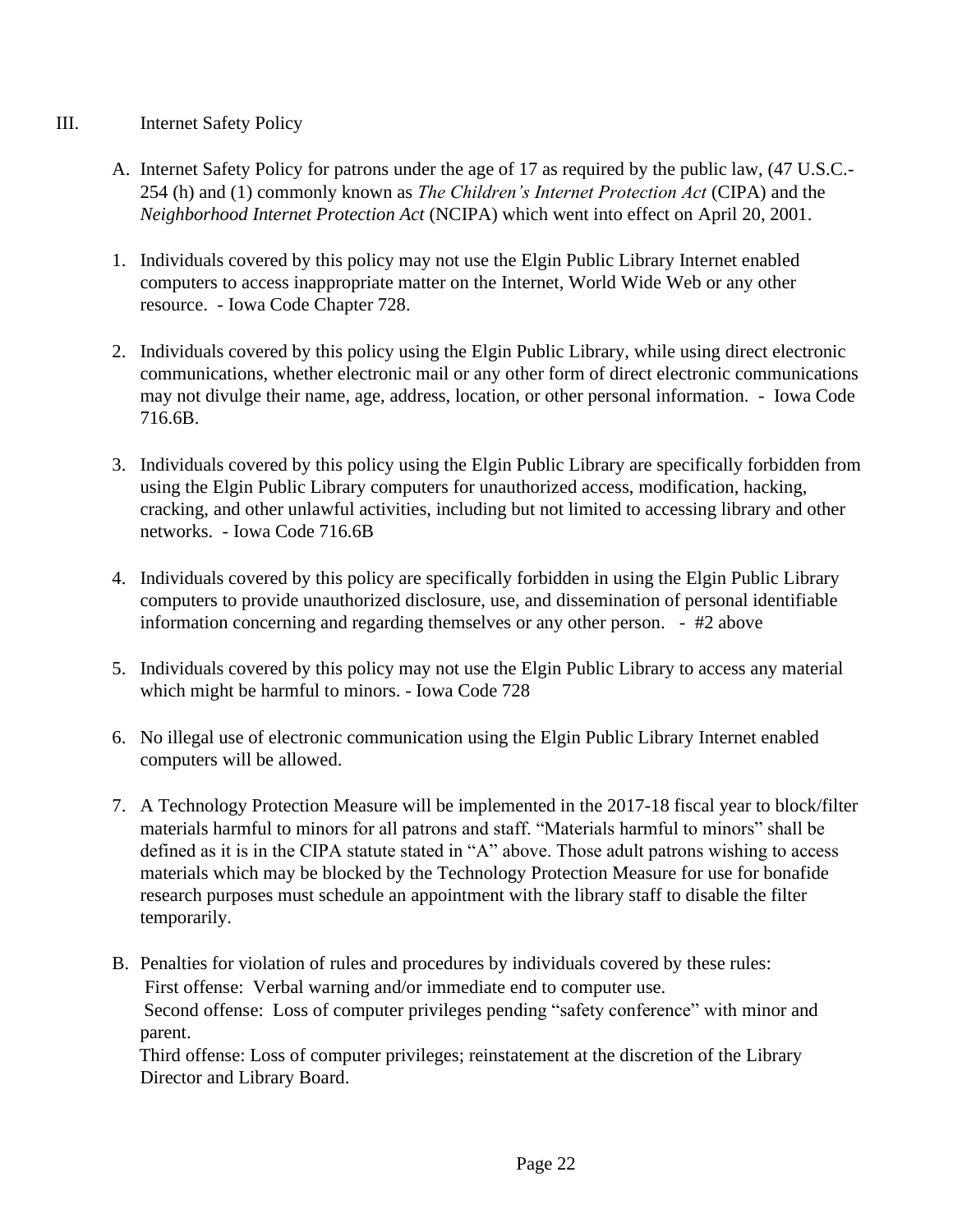OPERATIONS POLICY APPROVED: 6/4/02 Re-approved: 6/7/05, 6/6/06, 6/5/07, 6/3/08, 6/2/09, 6/1/10, 6/13/11, 6/5/12, 6/5/13, 6/4/14, 6/3/15, 6/6/16, 6/5/17, 6/4/18, 6/4/19, 7/12/21

Elgin Public Library, Board of Trustees By \_\_\_\_\_\_\_\_\_\_\_\_\_\_\_\_\_\_\_\_\_\_\_\_, Pres.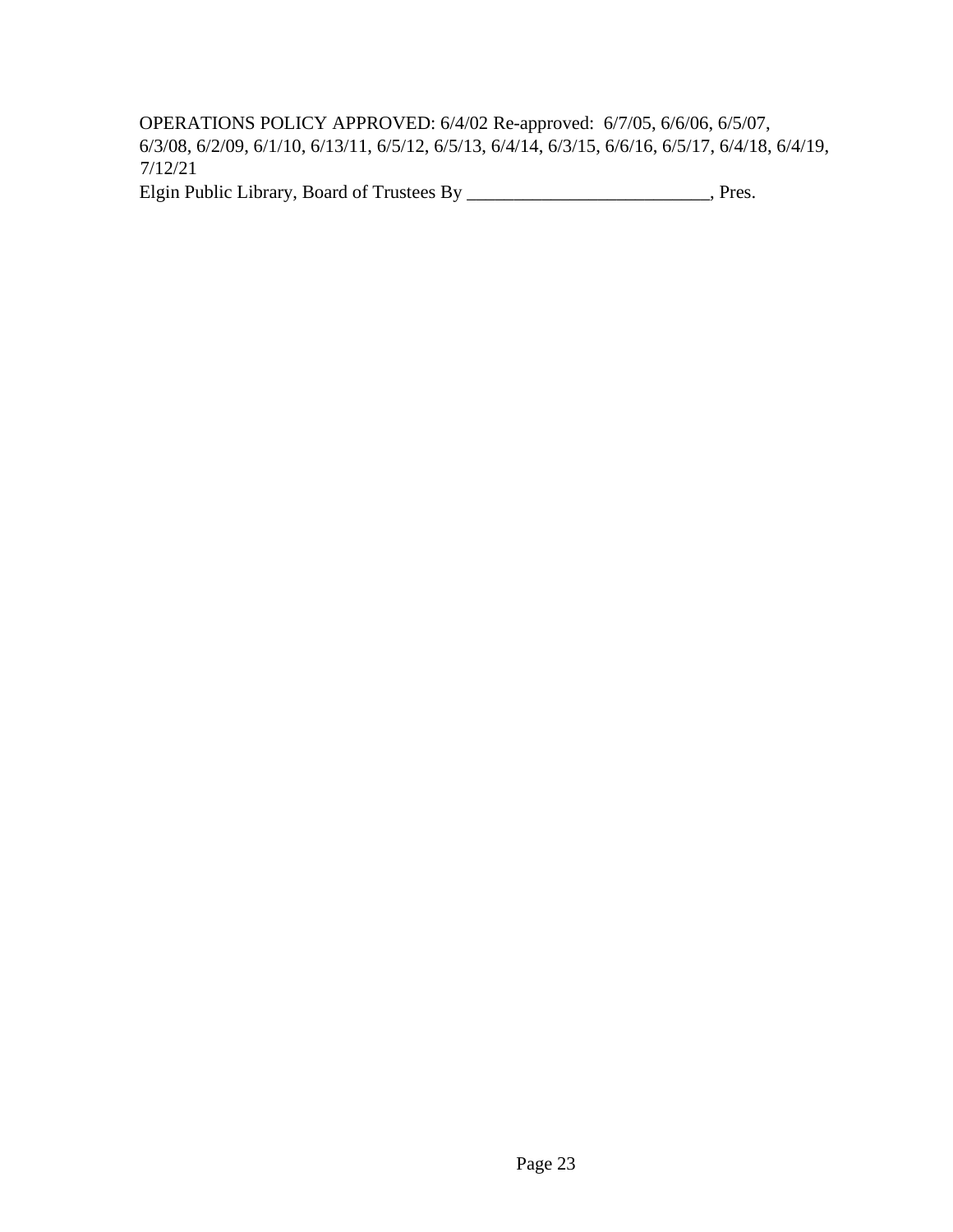#### IV. **Wireless Access Policy**

A. Wireless Internet access is provided free of charge by the Elgin Public Library for patrons and guests who have the required hardware and software needed for this service. As with most public wireless locations, the library's unfiltered wireless connection is not secure. Wireless Internet access users must agree to the following conditions:

1. Patrons must comply with the Elgin Public Library Internet Safety and Behavior Policies.

2. The electronic device owner is responsible for setting up their equipment to access the wireless network. Library staff cannot provide, give instruction, or troubleshoot problems related to your wireless device.

3. Patrons are responsible for their equipment while in the building; the library is not responsible for lost, damaged, or stolen items. Wireless device users must provide their own headphones, if they desire them, for their own personal use and not use the library's patron headphones.

4. The Library will not assume responsibility for the safety of equipment or for laptop configurations, security, software, or data files resulting from connection to the library's wireless service.

5. Virus protection is the responsibility of the patron. It is expected that all users will have appropriate security safeguards in place.

6. The library cannot guarantee a consistent connection at all times and in all places in the library, as many things can interfere with wireless. We also cannot guarantee that your device will work with the library's access points.

7. The library's wireless network is subject to periodic maintenance and unforeseen downtime.

8. All users are expected to use the library's wireless access in a legal and responsible manner, consistent with the educational and informational purposes for which it is provided. As with our basic Internet policy, viewing content that is illegal OR causes a disruption of any kind to patrons or staff is strictly prohibited.

Approved: 6/2/09 Reevaluated and approved: 6/1/10, 6/13/11, 6/5/12, 6/5/13, 6/4/14, 6/3/15, 6/5/17, 6/4/18, 6/4/19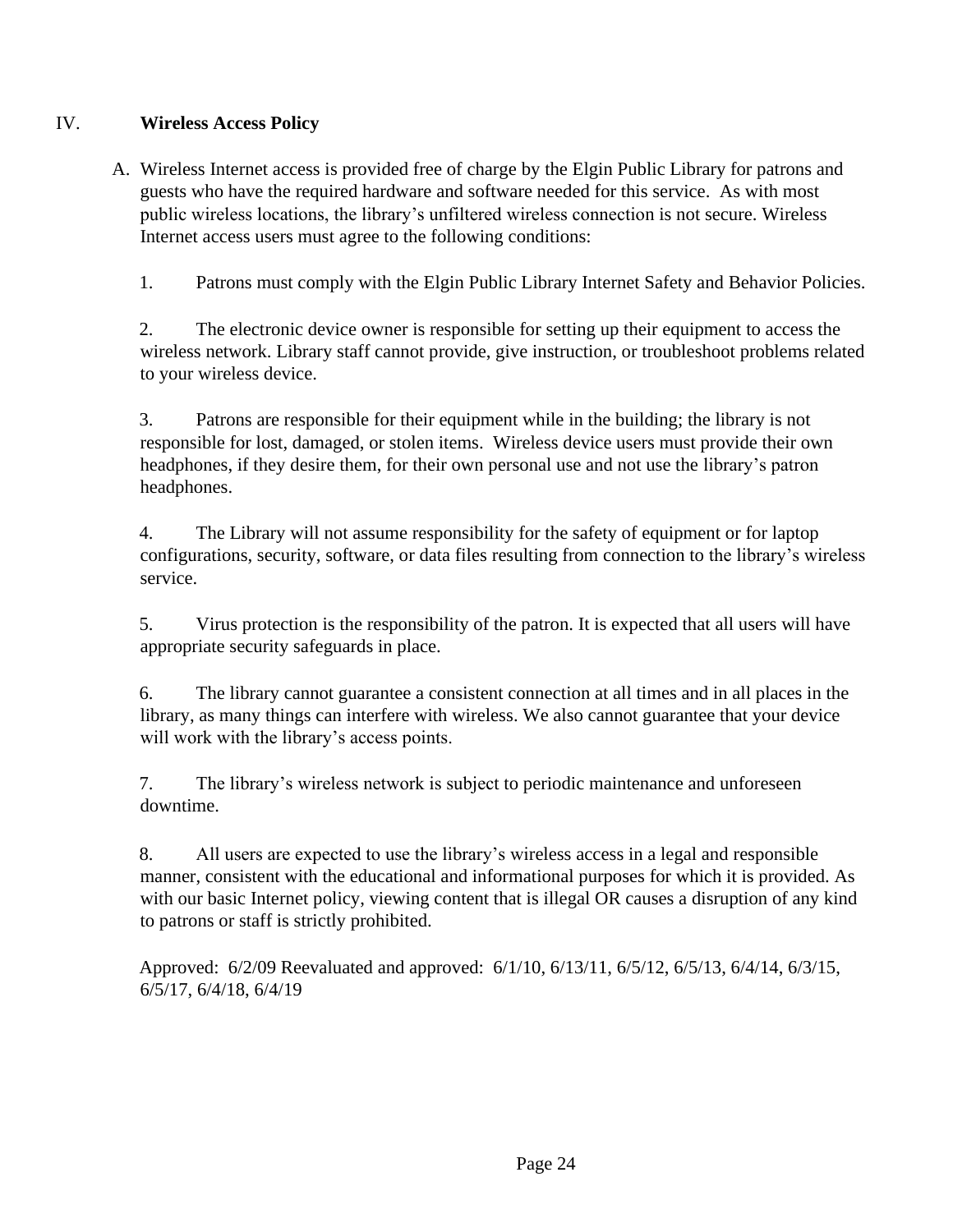#### BEHAVIOR POLICY

I. PURPOSE OF THIS POLICY. The Elgin Public Library will provide a safe, comfortable working environment that is conducive to the use of Library materials either by individuals or by small groups. Patrons are expected to observe the rights of other patrons and staff members and to use the Library for its intended purpose.

H. EXPECTATIONS OF LIBRARY USERS. Patrons using the Library are expected to behave in a way that is appropriate to the Library's purpose as stated above. Therefore, the following kinds of behavior are prohibited:

- a) Theft of library materials or the personal property of other patrons or staff members
- b) Deliberate disruption of library procedures (including the work of the staff)
- c) Use of abusive language
- d) Loud talking or laughing that disturbs or could disturb other patrons
- e) Sleeping as well as smoking, eating or drinking in areas not designated for these activities
- f) Loitering in the building or on the grounds
- g) Inappropriate dress (shirts and shoes must be worn at all times)
- h) Defacing or damaging library materials, furniture, computers or other property is not allowed
- i) Entry into PERSONNEL ONLY areas
- j) Use of cell phones and personal devices that are disruptive.
- k) Stalking, harassing or intimidation of patrons or library staff anywhere on library property
- l) Children age 6 and under must be accompanied by a parent or responsible childcare provider
- m) Removing library materials from the building without checking out
- n) Violation of any municipal, state or federal law or code

Enforcement of these guidelines may take the form of any of the following actions, depending upon the severity of the misconduct, which will be determined by the staff on duty at the time. The staff member will bring any incident of misconduct before the Board of Trustees. In cases of the misconduct being habitual or threatening, the Board of Trustees will provide guidance on the action to be taken.

In most cases, persons who are behaving inappropriately in the Library will be given one warning and asked to behave in an appropriate manner. People who do not modify their behavior after one warning will be asked to leave the Library for the rest of the day.

In the event of misconduct that is considered extreme by the library staff, the offender will be ordered to leave the building immediately or the police will be called.

Persons who behave inappropriately on a regular basis or who engage in unlawful activities while on Library property may have all or part of their library privileges revoked or risk being barred from the Library for a period of time, to be determined by the Board of Trustees, as well as face the possibility of legal charges.

Any person that is barred from the Library for an extended period of time will need to petition the Board of Trustees for reinstatement to Library privileges.

Approved: 9/1/09 Reapproved: 1/4/11, 1/10/12, 1/2/13, 1/8/14, 1/4/16, 2/6/17, 1/8/18, 2/5/19, 1/14/20, 1/4/21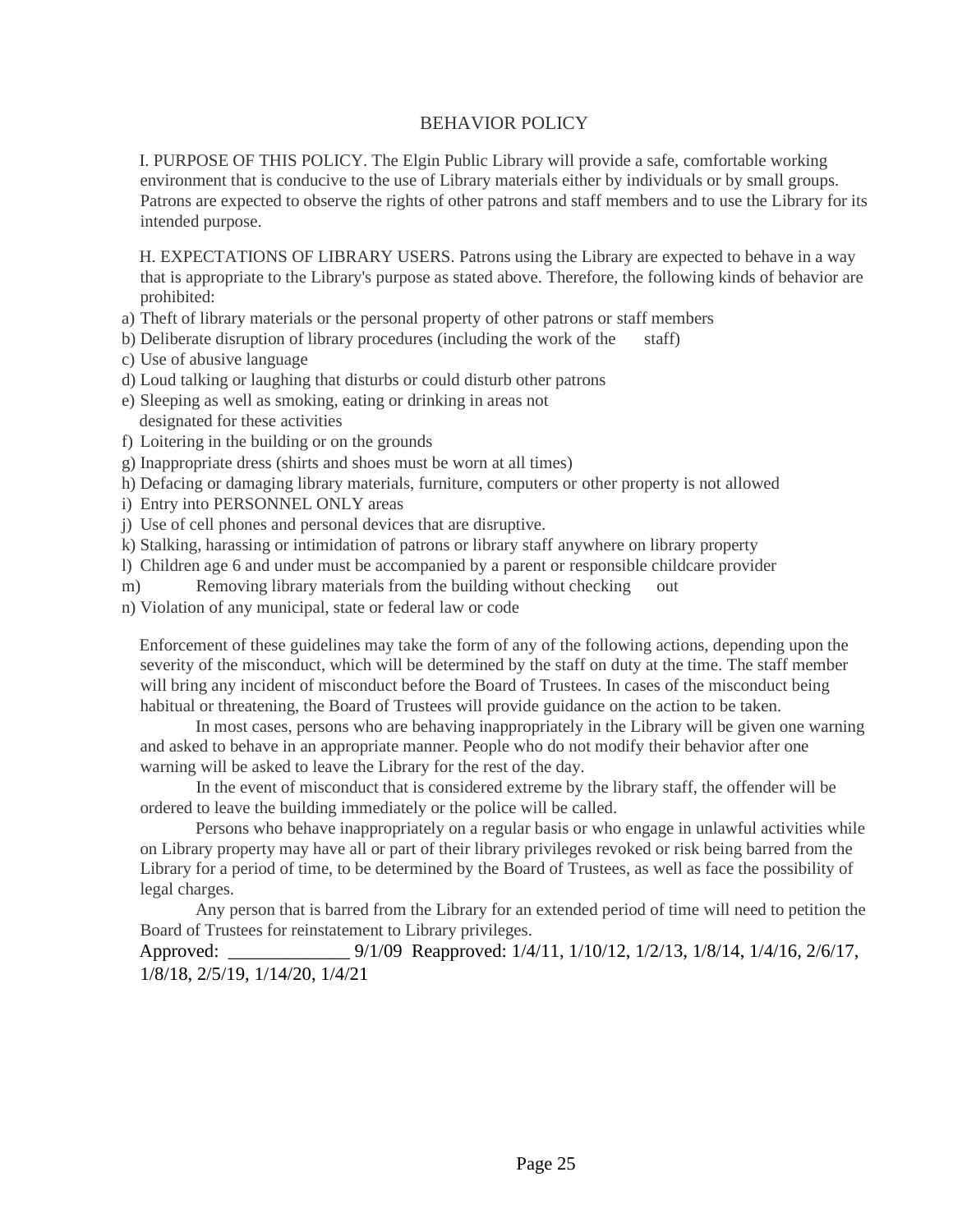Elgin Public Library Sex Offender Policy:

In accordance with Chapter 692A of Subtitle 1 of Title 16 of the Code of Iowa, the Board of Trustees prohibits the presence of sex offenders convicted of offenses against minors upon or within 300 feet of library property without written permission of library administration.

The Library Director shall be considered the library administration under this law.

The Library Director will not under any circumstance give written permission for registered sex offenders convicted of a sex offense against minors to be in or within 300 feet of library property. This decision can be appealed to the library Board of Trustees; however, the Board maintains the right to uphold a "no tolerance" stance in regards to this policy.

The issuance of a library card prior to or after the conviction of a sex offender for crimes against minors will NOT be understood as permission to enter the library.

Persons barred from library property under the law will not be served by any type of delivery service if there is one in place at the time of a request.

Persons barred from library property under the law remain entitled to library service. It is the responsibility of the barred patron to arrange for a courier to select, check out, and return materials to the library through possession of the courier's valid library card. The courier must set all terms of this arrangement with the barred patron, and the courier is ultimately responsible for any lost or damaged materials or fines accrued at the library. Library personnel cannot be responsible for gaining contact with the barred patron in such an instance.

As the law states that offenders themselves are responsible for identifying themselves and requesting access to the library, no warnings for violation of this policy will be given after the first expulsion from library property. Violations of this policy will be immediately reported to law enforcement.

Approved: \_\_\_\_\_\_\_\_\_\_\_\_ 9/1/09 Reapproved: 2/8/11, 2/7/12, 2/5/14, 2/4/15, 3/7/16, 2/6/17, 2/12/18, 2/5/19, 2/4/20, 2/7/22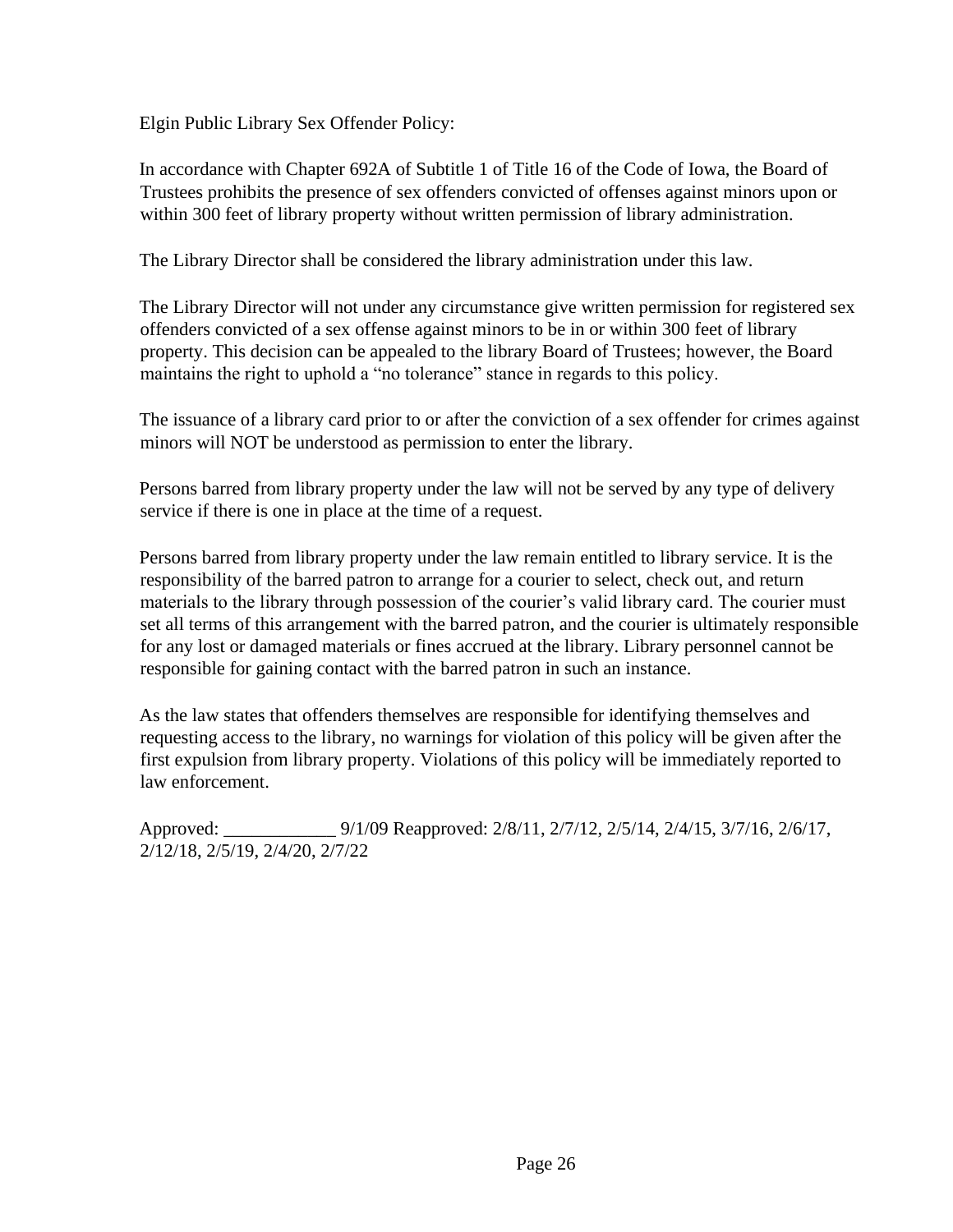## COLLECTION DEVELOPMENT POLICY

General Statement of policy: We endorse the Library bill of Rights, the Freedom to Read Statement and the American Library Associations' Statement on Labeling. All are policies of the ALA.

- I. General Objective:
- A. The objective of the Elgin Public Library is to select, organize, preserve, and make freely and easily available to the people of the community, printed and other materials within the limits of space and budget, which will aid them in the pursuit of education, information, research, recreation, culture, and in the creative use of leisure time. It is the objective of the Library Board to add 3% or more to the collection each year.
- II. Responsibility for Book Selection:
- A. The responsibility for books and other materials selected lies with the Board of Trustees of the library. The actual selection and purchase of materials is the responsibility of the Library Director as defined in Section I-A-1-h of the Elgin Public Library personnel policy. Suggestions from readers are always welcome and will be given serious consideration by the librarian.
- III. Criteria for Selection:
- A. Each acquisition is considered in terms of the following standards:
	- 1. Insight into human and social conditions.
	- 2. Suitability of subject and style for the intended audiences.
	- 3. Present and potential relevance to community needs and interests.
	- 4. Contemporary significance or permanent value.
	- 5. Relation to existing collection.
	- 6. Attention of critics, reviewers, and public.
	- 7. Scarcity of information in subject area.
	- 8. Availability of materials elsewhere in community.
	- 9. Price and format.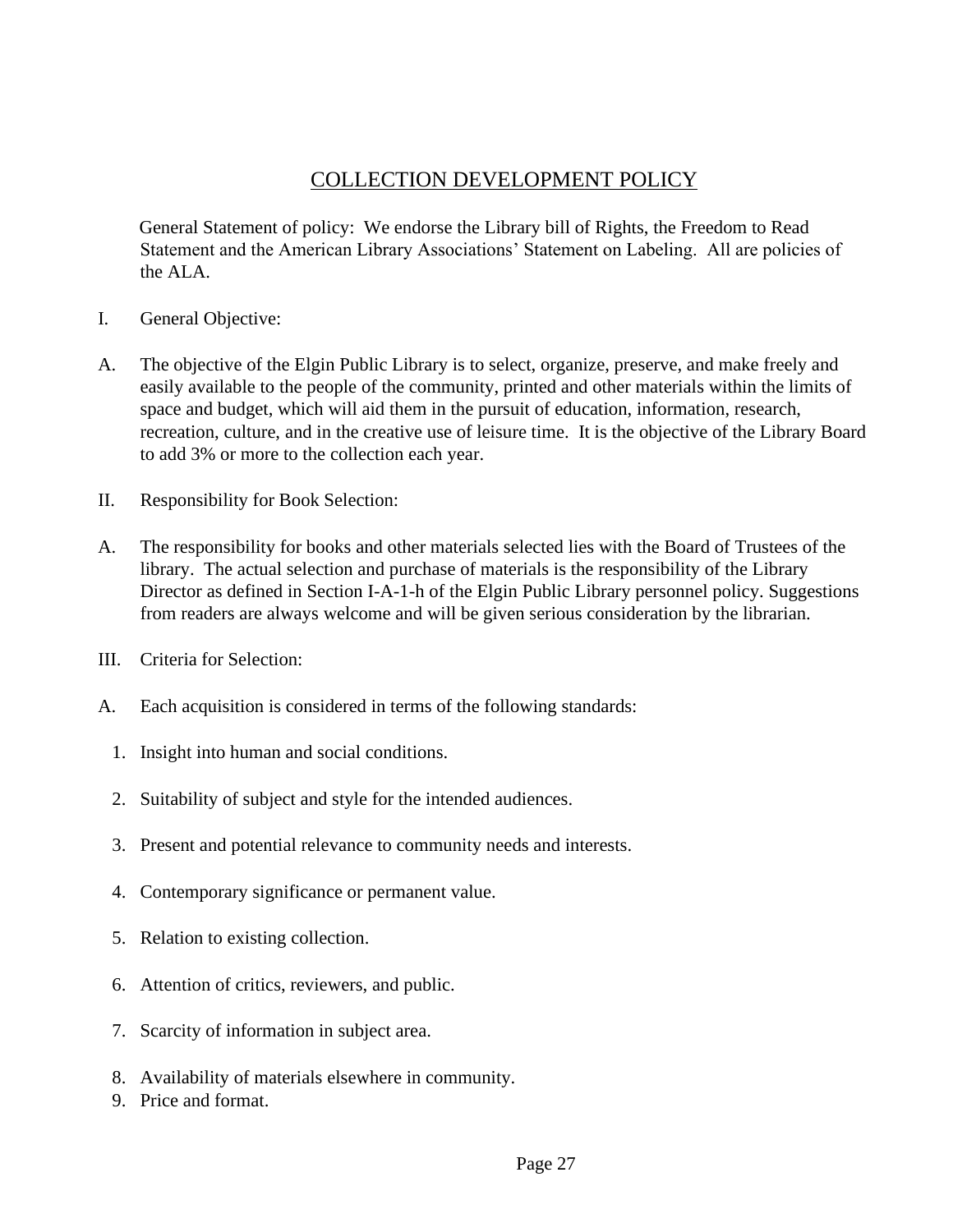- IV. Special Considerations
- A. Most items purchased will be handled as a matter of standard library practice. Exceptions as follows:
	- 1. Reference materials deemed necessary or suitable for reference purposes shall be the responsibility of the Library Director.
	- 2. Replacement copies of books previously acquired by the library, but later lost, stolen, or damaged will be the responsibility of the Library Director.
	- 3. Weeding is necessary for the library. Regular evaluation of the materials which are obsolete, poorly presented, or too badly worn to be of further use will be done on an ongoing basis. Materials will be weeded under the direction of the Library Director with the approval of the Library Board. Specific attention to:
	- a. Duplicate copies of older works.
	- b. Materials no longer in demand.
	- c. Older editions of works replaced by a later edition.
	- d. Obsolescent works (becoming obsolete).
	- e. Any book badly worn or stained which may be replaced.
	- f. Periodicals or similar serial publications shall be weeded from the collection at the discretion of the Library Director.
	- 4. Periodicals or similar serial publications shall be ordered at the discretion of the Library Director.
	- 5. Paperback books may be purchased in lieu of hardbound items for budget and circulation reasons.
	- 6. Microforms and non-book materials shall be subject to the same criteria of selection as apply to materials printed in traditional format.
	- 7. Archives and local history materials will be collected, organized, and made available.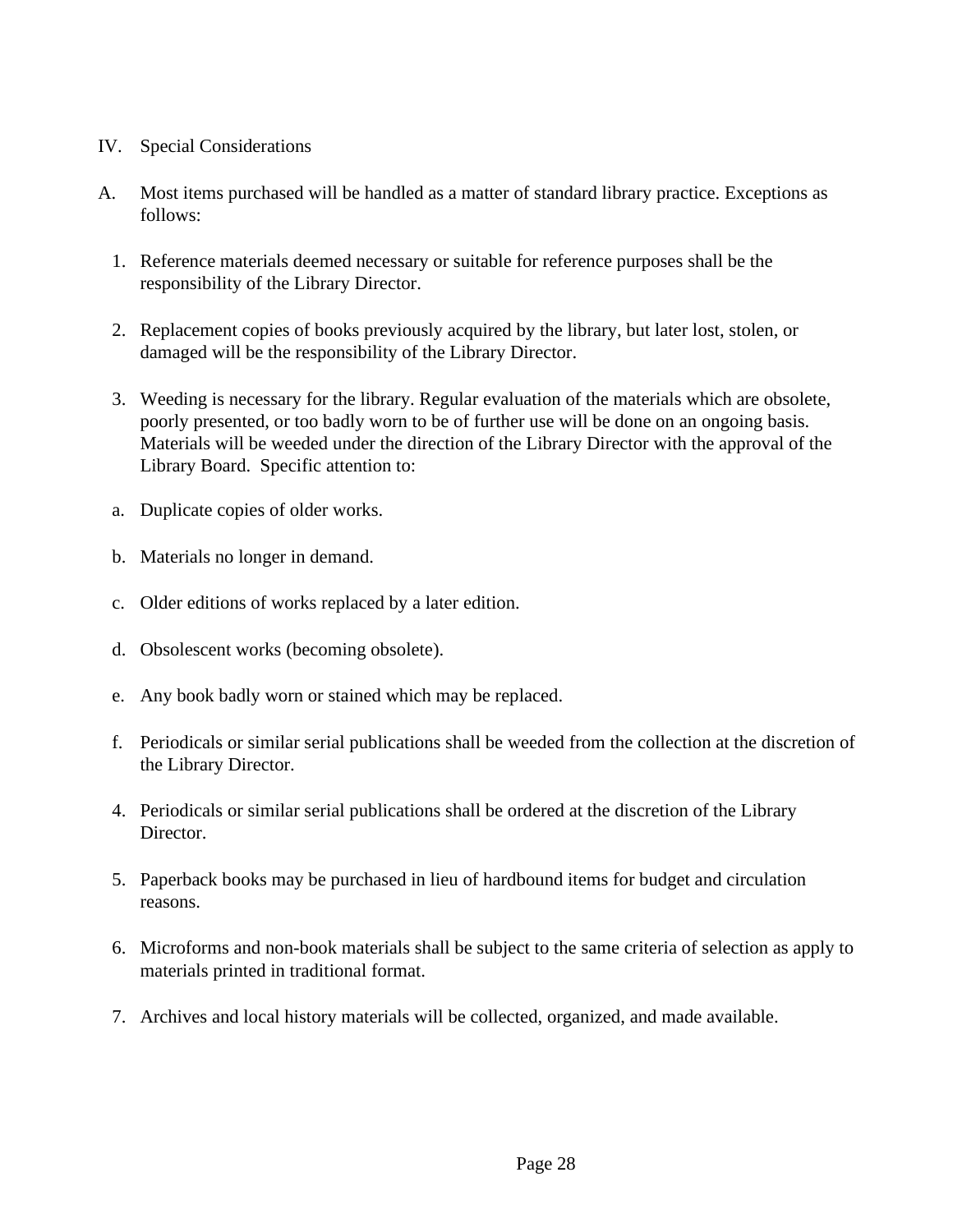#### V. Censorship:

- A. To evaluate the criticisms of persons or groups who wish to censor materials in the public library, and to establish guidelines for acquisition of materials of potentially controversial nature, the following shall be the policy of the library.
	- 1. In areas where there is honest disagreement concerning the truth or the wisdom of particular issues, ideas, or beliefs, the library shall make an effort to see that the printed, visual, or recorded points of view of the best spokesman of all sides of the issues, ideas, or beliefs are represented in its holdings.
	- 2. Selection of materials for the library shall be based only on the criteria stated in Section III regardless of the frankness of language or controversial manner an author may use.
- B. Citizen's request for reconsideration of a book.
	- 1. Any citizen requesting removal of materials from the Library shall make a request in writing using the form made available by the Library Board. The request for reconsideration form shall be completed, signed, and dated before it will be considered by the board.
	- 2. The request shall be considered by the Board at its next regular meeting.
- VI. Selection of Vendors.

Selection of sources for the purchase of library materials shall be left to the discretion of the Library Director.

COLLECTION DEVELOPMENT POLICY APPROVED: 3/11/03 Elgin Public Library, Board of Trustees

 $\mathbf{B} \mathbf{v}$ 

President

Re-evaluated and re-approved as follows: 3/2/04, 3/8/05, 3/7/06, 3/6/07, 4/8/08, 3/3/09, 3/2/10, 3/1/11, 3/6/12, 3/6/13, 3/5/14, 3/7/16, 3/13/17, 3/12/18, 3/4/19, 3/2/20, 3/7/22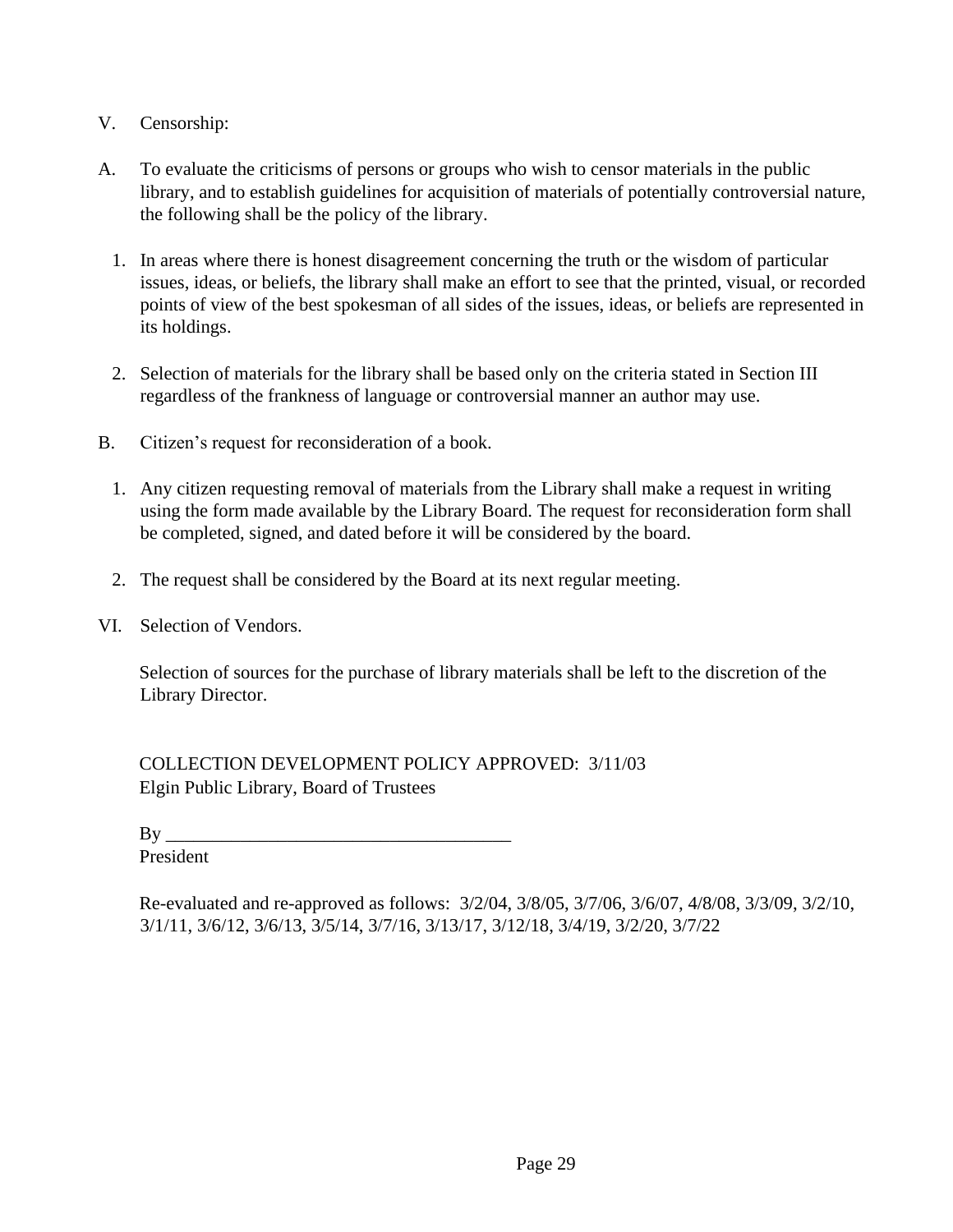## PERSONNEL POLICY

- I. Library Personnel
- A. Library Director
	- 1. General statement of duties
	- a. Plans, organizes, and coordinates library activities.
	- b. Supervises and participates in circulation work.
	- c. Performs readers' advisory and reference services.
	- d. Organizes and /or supervises children's story hours, reading programs, and outreach to schools.
	- e. Prepares new materials for circulation.
	- f. Prepares displays and maintains pleasant library environment.
	- g. Keeps records for circulation, library use, fines, reference, and other such records as required.
	- h. Orders, classifies, and supervises library expenditures.
	- i. Prepares budget.
	- j. Administers the policies established by the Board of Trustees.
	- k. Makes recommendations for policy changes to Board of Trustees.
	- l. Reports monthly to the Board of Trustees.
	- m. Interviews and hires library aides.
	- n. Supervises the training of library personnel.
	- o. Keeps in touch with developments in the library field.
	- p. Coordinates meeting room schedule.
	- q. Additional duties as outlined in employment contract.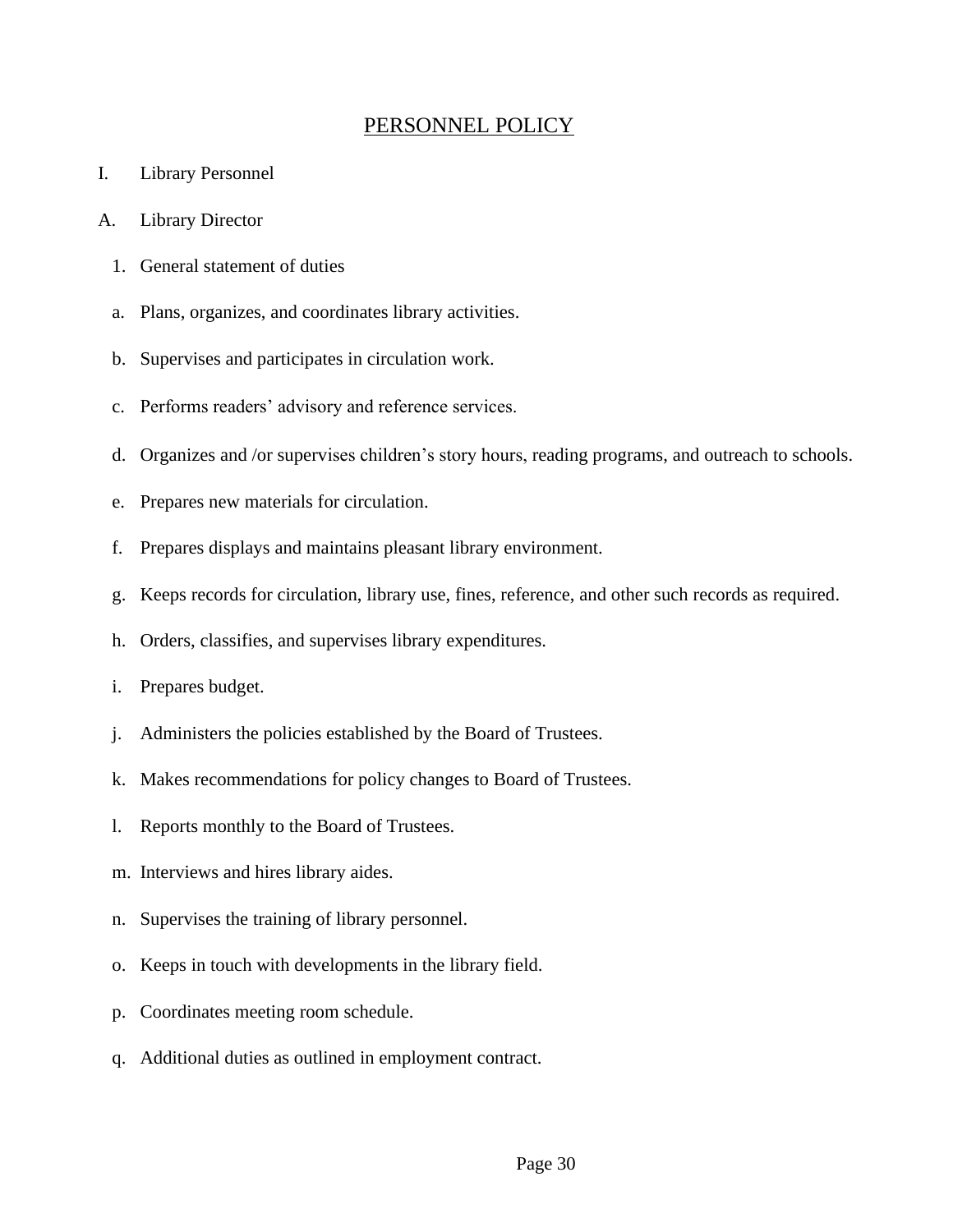- 2. Requirements
- a. Level I Certification by the State Library of Iowa within two (2) years of hire and professional library degree or broad general education.
- b. Ability to meet the public well.
- c. Ability to accept responsibility, learn new skills, and adapt to change.
- d. Computer competency.
- e. Ability to perform satisfactorily the duties of this job classification.
- f. Satisfactory annual evaluation by the Board of Trustees in October.
- B. Library Aide
	- 1. General statement of duties
	- a. Works under the supervision of the Library Director.
	- b. Assists in circulation work, including checking out and checking in of materials, registration of patrons, shelving and maintaining of the collection.
	- c. Answers phone and gives out general information about the Library.
	- d. Prepares new materials for circulation and makes needed repairs of materials upon advice from the Library Director.
	- e. Runs all Library-owned equipment.
	- f. Assists Library Director with general library procedures, children's programs, and preparation of displays, etc., as directed.
	- g. Promotes a positive library image to the public.
	- h. Consults with Library Director on a regular basis.
	- i. Not required to attend Board Meetings regularly, but will be paid for attendance as needed.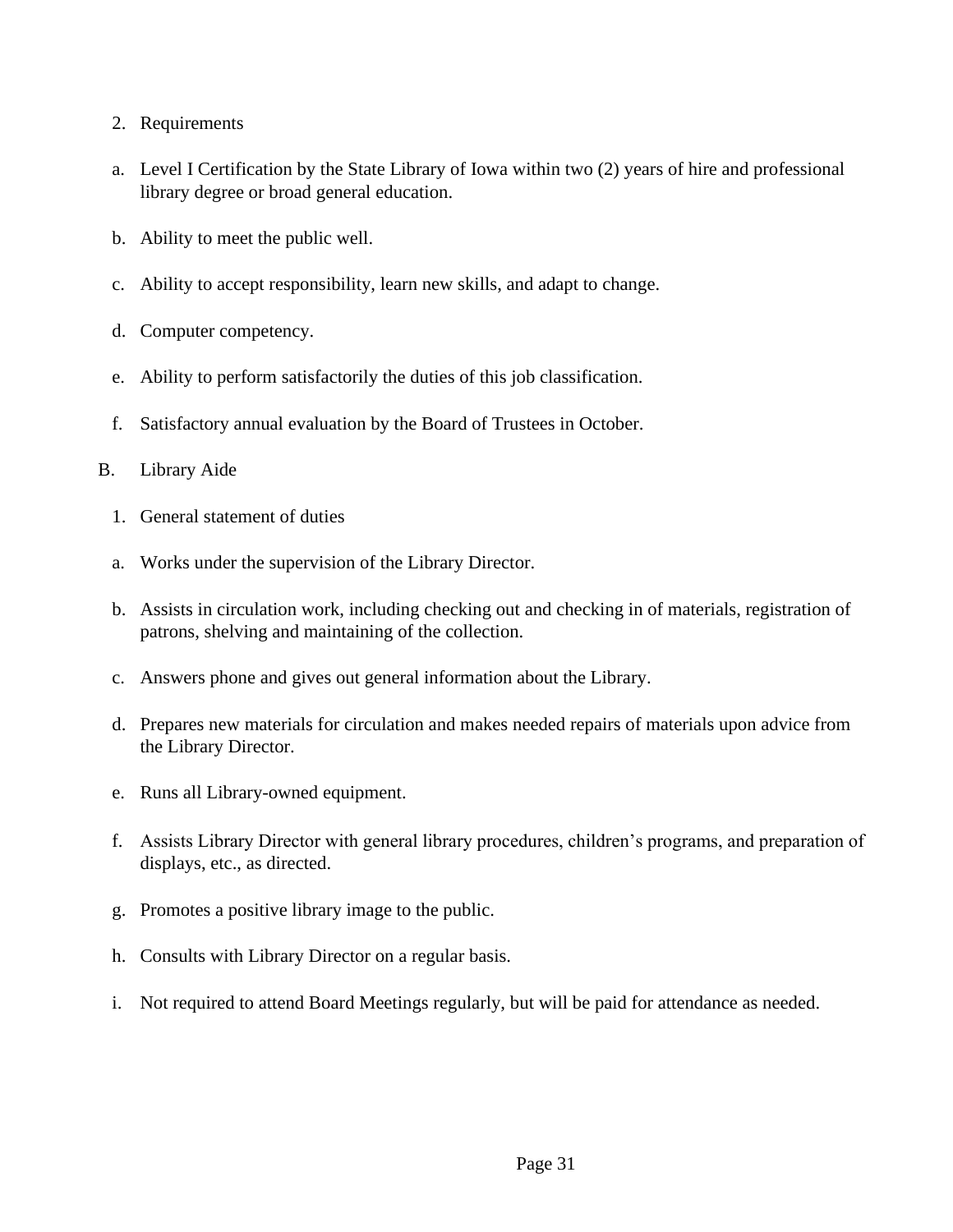- 2. Requirements
- a. Ability to meet the public well.
- b. Interest in reading and other library-related activities.
- c. Ability to accept responsibility and supervision, learn new skills, and adapt to change.
- d. Ability to assume responsibilities of Library Director in his/her absence.
- e. Ability to perform the duties of this job classification.
- f. Satisfactory annual evaluation by Library Director submitted in writing to the Board of Trustees in October.
- II. Wages and working conditions
- A. Library Director
	- 1. The Library Director will be guaranteed minimum wage according to the federal and/or state regulations, plus additional wage at the discretion of the Board of Trustees.
	- 2. The Library Director's working contract will be renegotiated, and his/her wages will be reviewed annually at the October meeting of the Board of Trustees.
	- 3. Social Security and IPERS benefits will be provided.
	- 4. Each fiscal year, the Library Director will have two weeks (40 hours) of paid vacation after one (1) year of employment, three weeks (60 hours) of paid vacation after ten (10) years of employment.
	- 5. The Library Director will perform duties within the regular work schedule, accumulating no more than five (5) extra hours of work without Board approval.
	- 6. The Library Director will call the library Aide or volunteer to assume his/her duties in the event of illness or absence.
	- 7. Occasional days absent for illness and/or medical appointments will not count against vacation days. Extended medical leave will be reviewed and negotiated by the Board.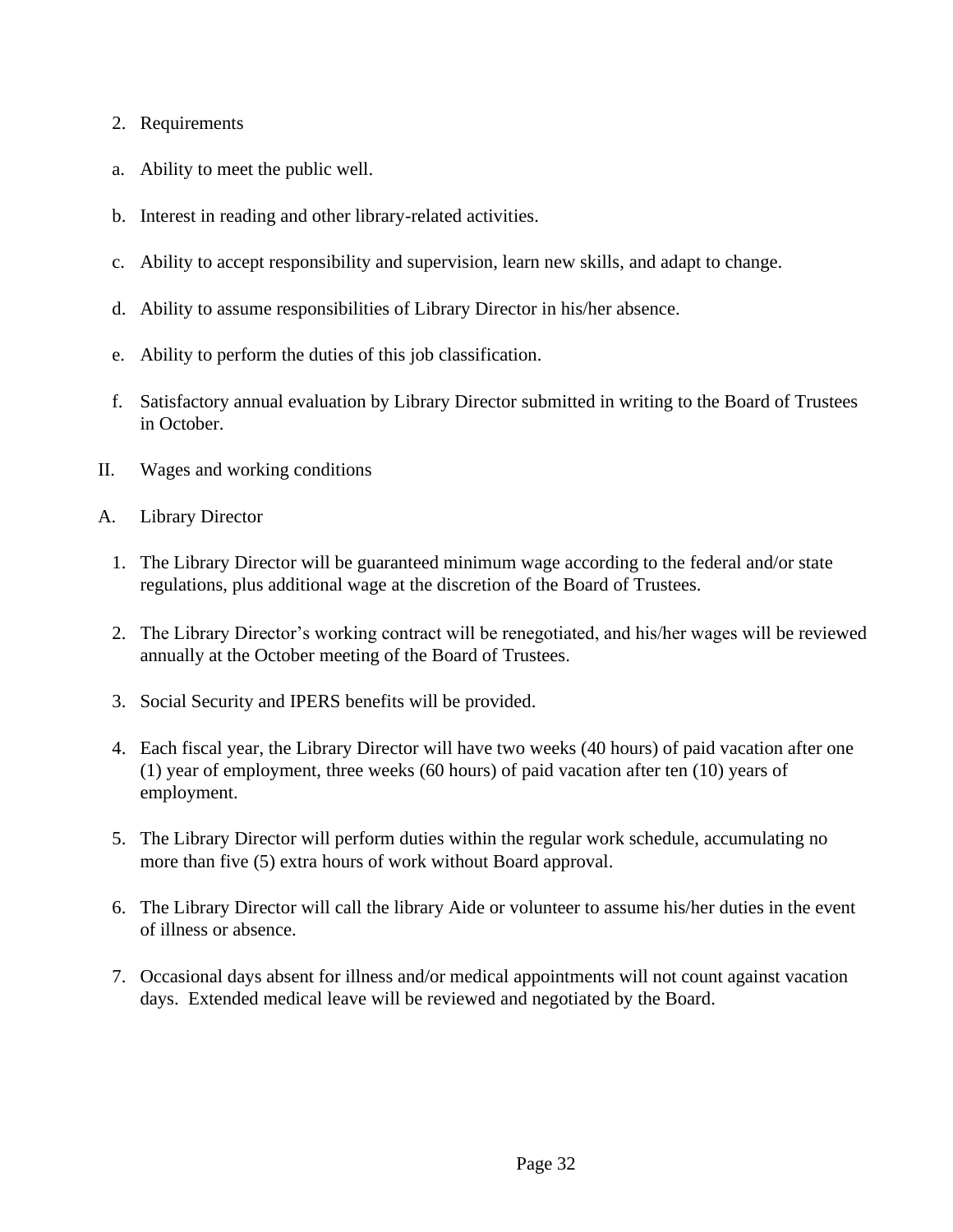- B. Library Aide
	- 1. The Library Aide will be paid minimum wage according to federal and state regulations, plus additional wage at the discretion of the Board of Trustees.
	- 2. The Library Aide will serve in the Library Director capacity in the event of his/her absence.
	- 3. Social Security and IPERS benefits will be provided.
- C. Emergency substitute

In the event of Library Director and Library Aide absence, a Trustee may substitute or someone chosen by the Library Director and a Board member.

- D. Professional workshops
	- 1. Mileage (at the city rate per mile) will be paid for a Library function with prior approval of the Board of Trustees.
	- 2. Registration fees will be paid for the Library Director's attendance at continuing education and workshops with prior approval of the Board of Trustees.
- E. The Library will be closed for the following holidays: New Year's Day, Memorial Day, Fourth of July, Labor Day, Veteran's Day, Thanksgiving Day, Christmas Eve Day, and Christmas Day. These are not paid holidays for hourly employees. Other holiday closings will be determined by the Board of Trustees as deemed appropriate.
- III. Recruitment, appointment, and termination of employment
- A. The Board of Trustees will hire the Library Director.
- B. No immediate family members of a Board member or an employee may be hired unless approved by the Board.
- C. Employment will be provisional for the first three (3) months.
- D. An employee may be dismissed for incompetence and unfitness, insubordination, frequent unexplained absences from duty, or conduct which is criminal or dishonest in the eyes of the law. In all cases where the facts are in dispute, the accused employee shall be informed in writing by the Board President of the charges against him/her and given an opportunity to be heard in his/her own defense by the Board. This hearing shall be held within ten (10) days after the written charges are sent to the employee, and the employee may present his/her viewpoint to the Board.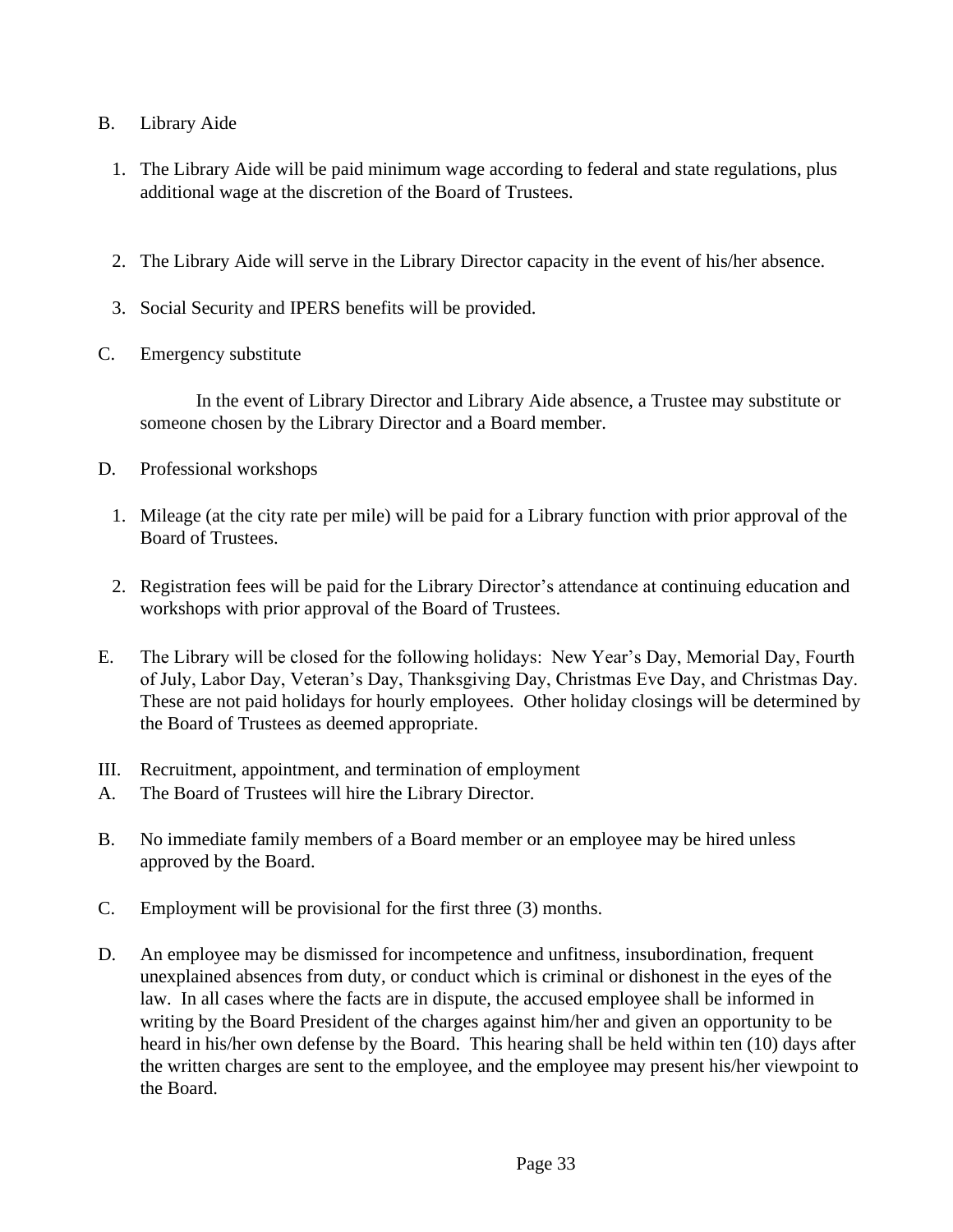- E. Employees and/or employer are required to give written notice at least thirty (30) days prior to termination of employment.
- IV. Lines of communication
- A. The Board of Trustees will set policies to be administered by the Library Director.
- B. The Library Director is responsible to the Board of Trustees for the administration of the policies.
- C. All other library employees and/or volunteers are responsible to the Library Director.

PERSONNEL POLICY APPROVED: 12/3/02 Board of Trustees, Elgin Public Library

 $By \_\_$ 

President

Re-evaluated and re-approved as follows: 9/9/03, 8/3/04, 8/9/05, 8/1/06, 8/07/07, 8/5/08, 8/4/09, 9/7/10, 8/2/11, 8/6/12, 8/7/13, 8/6/14, 8/1015, 8/1/16, 8/7/17, 8/14/18, 8/13/19, 8/3/21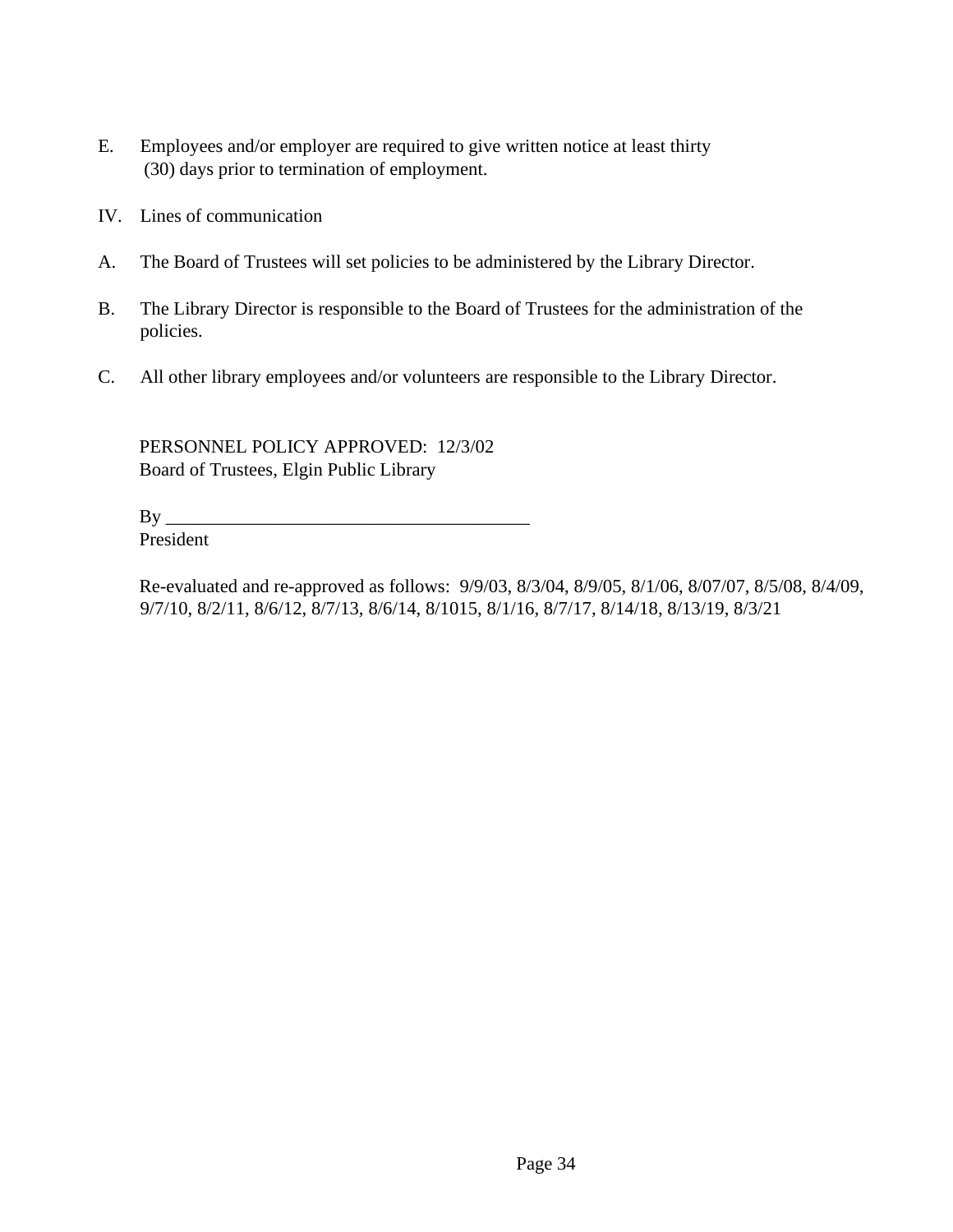## POLICY REVIEW CALENDAR

| January   | Review and Update: Operations Policy:<br><b>Behavior Policy</b>                                                                                                                                                                 |
|-----------|---------------------------------------------------------------------------------------------------------------------------------------------------------------------------------------------------------------------------------|
| February  | Review and Update: Operations Policy:<br>Sex offender Policy                                                                                                                                                                    |
| March     | Review and Update: Collection Development Policy                                                                                                                                                                                |
| April     | Review and Update: Library Operations Policy:<br><b>Budget</b><br>$\bullet$<br>Gifts                                                                                                                                            |
| May       | e: Library Operations Policy:<br>Circulation<br>Confidentiality                                                                                                                                                                 |
| June      | Review and Update: Library Operations Policy:<br>Computer and FAX<br><b>Internet Policy</b><br>Review expiration dates of Trustee terms                                                                                         |
| July      | Appoint nominating committee<br><b>ANNUAL MEETING</b><br><b>Election of Officers</b><br>$\bullet$<br>Fiscal Budget Presentation by the Library Director<br>$\bullet$<br>Review and Update: Constitution and Bylaws<br>$\bullet$ |
| August    | Review and Update: Mission Statement<br>Review and Update: Personnel Policy                                                                                                                                                     |
| September | Review and Update: Library Operations Policy<br>Cooperation with other libraries<br><b>Public Relations</b><br><b>Service Policy</b><br>Meetings in the Library<br>Relations with schools                                       |
| October   | Review annual report of the Library to the State Library                                                                                                                                                                        |
| November  | Renegotiate Contract of Library Director/Annual wages<br>review                                                                                                                                                                 |
| December  | Written review of the Library Director performance<br>Annual Budget Estimate by the Library<br>Director Review and Update: Long Range Plan                                                                                      |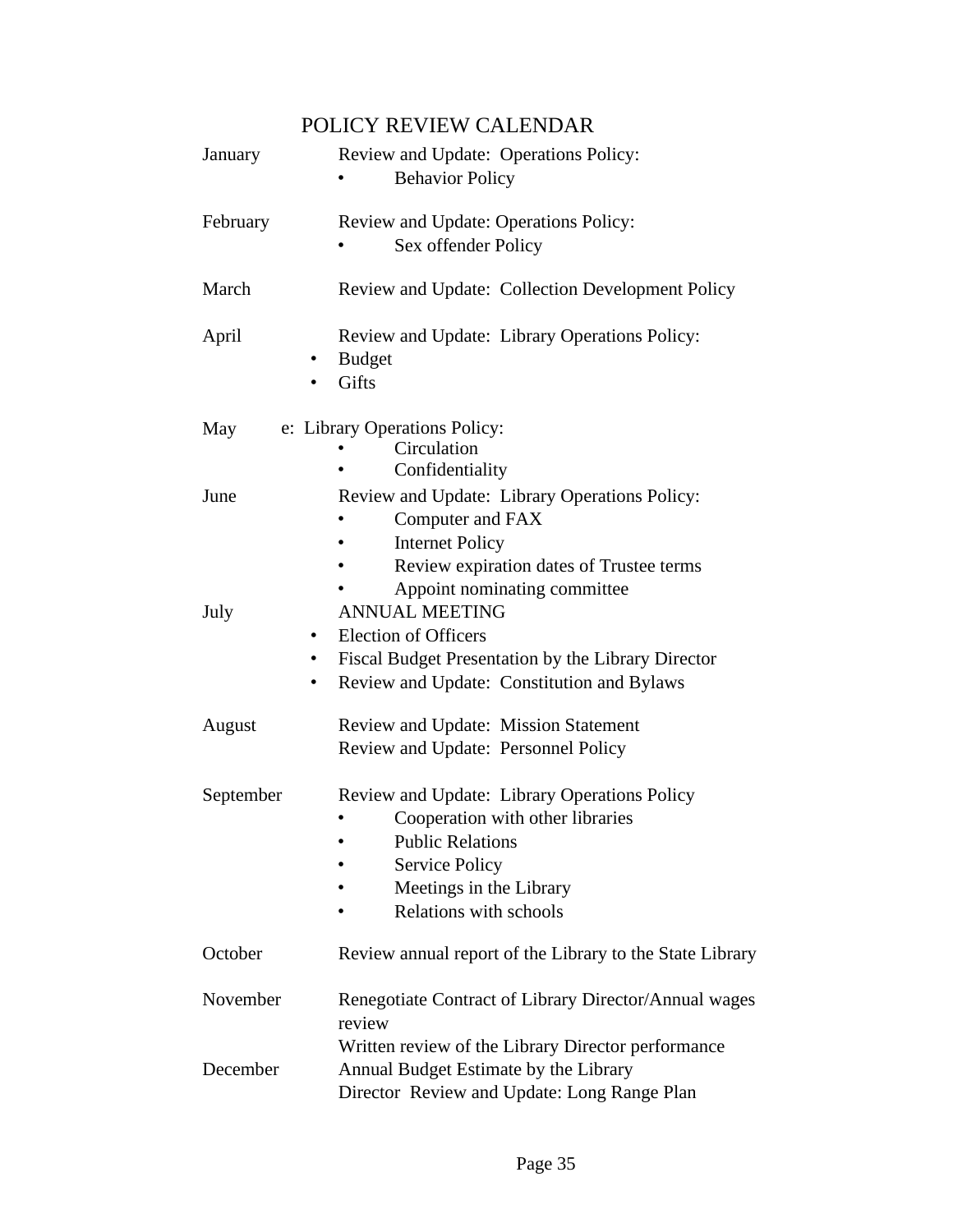## **Long Range Plan The Elgin Public Library Elgin, Iowa 2022- 2027** Mission Statement

The Elgin Public Library is dedicated to free and equal access to information that will foster literacy and lifelong learning, provide enjoyment, enrich lives, and strengthen our community.

# Community Input for Planning

The Elgin Public Library received a grant sponsored by the American Library Association called Libraries Transforming Communities. This grant and the participation of library staff in the program gave far-reaching community facilitation training and guidance in order to have a "community conversation" in April of 2021. Members of the community attended and voiced their needs, wants, and recommendations. In addition, the director and a staff member attended a county-wide leadership workshop called "Leading Communities: A Place-Based Community Leadership Program" which was sponsored by Fayette County Economic Development and Tourism and Iowa State University Extension and Outreach. Through this extensive, multi-week training, the library staff was able to interact with community members from throughout the county that the library serves, gaining important insights into needs and strengths of the library as well as other community needs which relate directly to the library's services. Library Board and staff are also committed to being open and available to suggestions and ongoing conversations from the public and patrons.

# Goals and Objectives

**Goal for the Future of Technology**: The Elgin Library will maintain current technology for its administration and library users.

- Objective: The purchase of one new piece of hardware or software will be budgeted for each year 2022-2026.
- Objective: The library will increase connectivity for patrons outside its walls by extending Internet reach further from the building via new or improved hardware by 2024.

**Goal for Staff Growth**: The Elgin Public Library will provide staff with opportunities for growth and implementation of new ideas and expansion of services for the betterment of the community.

- Objective: The director will be paid to attend two conferences between 2022-2026 and be able to apply the learning to library work.
- Objective: Library staff will be paid to attend two webinars or workshops each year, 2022-2027.